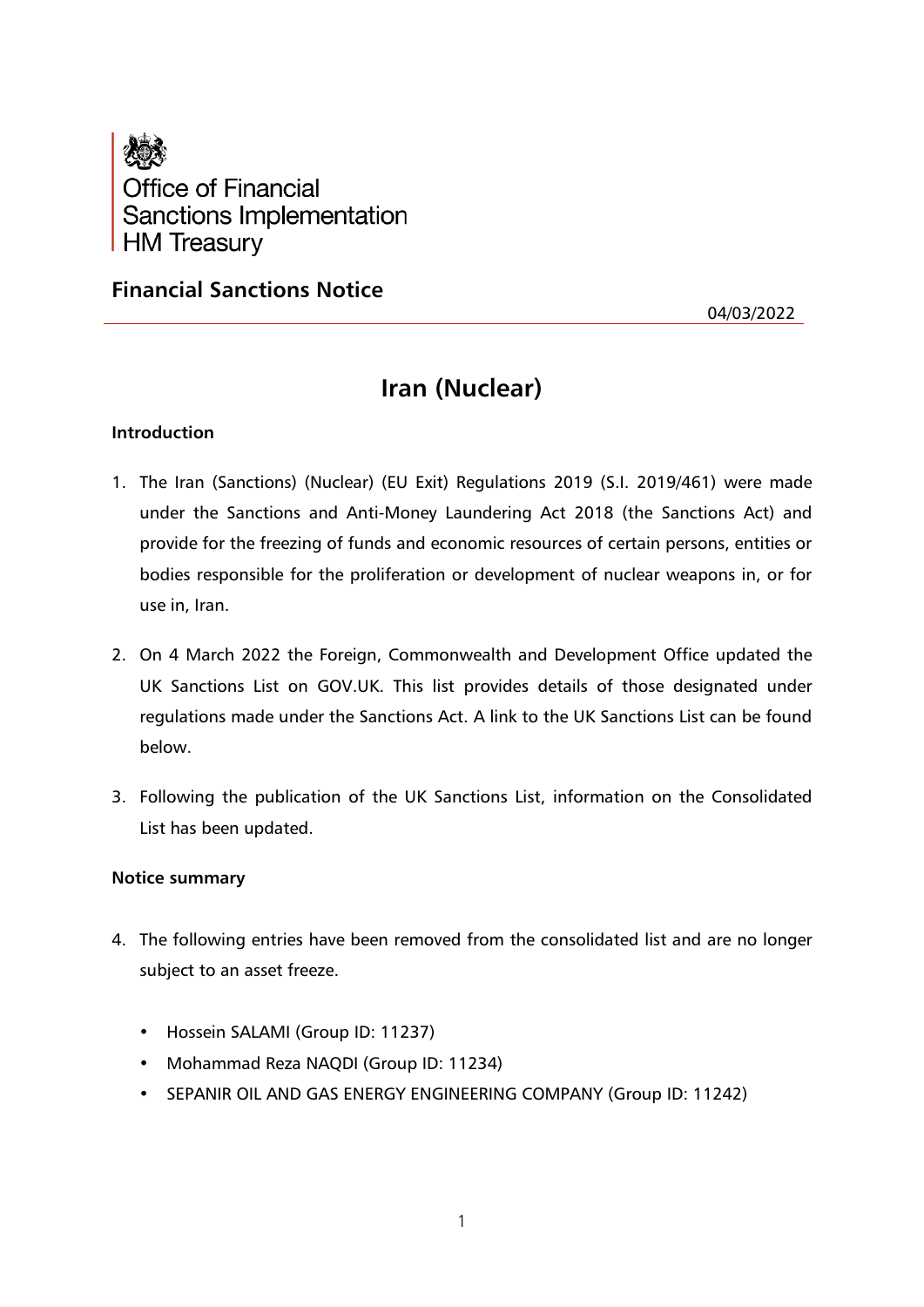5. 63 entries have been amended and are still subject to an asset freeze. Further details can be found in the annex to this notice.

## **What you must do**

You must:

- i. check whether you maintain any accounts or hold any funds or economic resources for the persons set out in the Annex to this Notice;
- ii. freeze such accounts, and other funds or economic resources and any funds which are owned or controlled by persons set out in the Annex to the Notice
- iii. refrain from dealing with the funds or assets or making them available (directly or indirectly) to such persons unless licensed by the Office of Financial Sanctions Implementation (OFSI);
- iv. report any findings to OFSI, together with any additional information that would facilitate compliance with the Regulations;
- v. provide any information concerning the frozen assets of designated persons that OFSI may request. Information reported to OFSI may be passed on to other regulatory authorities or law enforcement.
- 6. Where a relevant institution has already reported details of accounts, other funds or economic resources held frozen for designated persons, they are not required to report these details again.
- 7. Failure to comply with financial sanctions legislation or to seek to circumvent its provisions is a criminal offence.

## **Further Information**

8. Copies of recent notices, UK legislation and relevant guidance can be obtained from the Iran (nuclear) financial sanctions page on the Gov.UK website: [https://www.gov.uk/government/collections/financial-sanctions-regime-specific](https://www.gov.uk/government/collections/financial-sanctions-regime-specific-consolidated-lists-and-releases)[consolidated-lists-and-releases](https://www.gov.uk/government/collections/financial-sanctions-regime-specific-consolidated-lists-and-releases)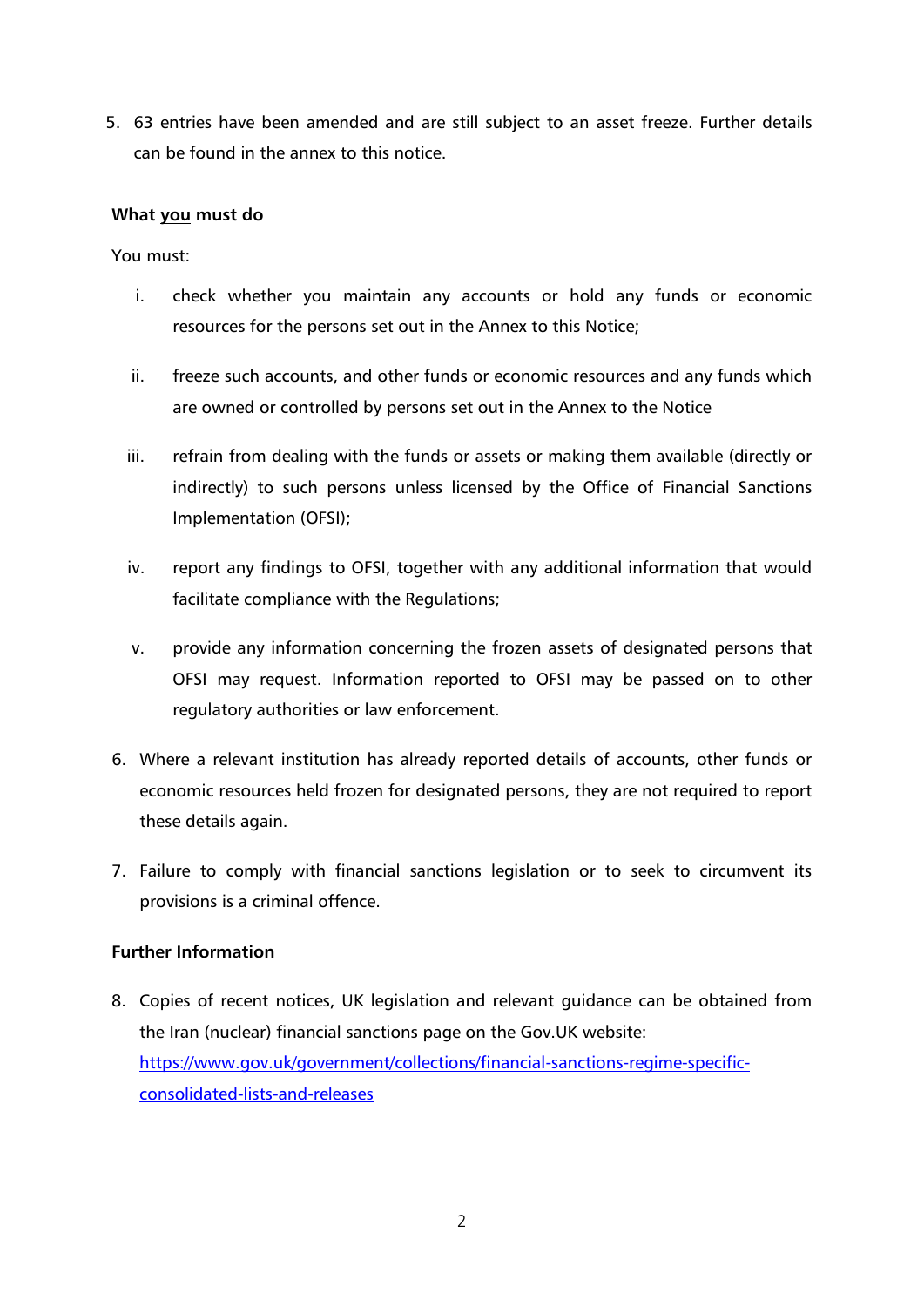- 9. Further details on the UN measures in respect of Iran can be found on the relevant UN Sanctions Committee webpage: <https://www.un.org/securitycouncil/>
- 10. The Consolidated List can be found here:

[https://www.gov.uk/government/publications/financial-sanctions-consolidated-list-of](https://www.gov.uk/government/publications/financial-sanctions-consolidated-list-of-targets/consolidated-list-of-targets)[targets/consolidated-list-of-targets](https://www.gov.uk/government/publications/financial-sanctions-consolidated-list-of-targets/consolidated-list-of-targets)

11. The UK Sanctions List can be found here:

<https://www.gov.uk/government/publications/the-uk-sanctions-list>

12. For more information please see our guide to financial sanctions:

<https://www.gov.uk/government/publications/uk-financial-sanctions-guidance>

## **Enquiries**

13. Non-media enquiries about the implementation of financial sanctions in the UK should be addressed to:

Office of Financial Sanctions Implementation HM Treasury 1 Horse Guards Road London SW1A 2HQ [ofsi@hmtreasury.gov.uk](mailto:ofsi@hmtreasury.gov.uk)

- 14. Non-media enquiries about the sanctions measures themselves should be addressed to: [sanctions@fcdo.gov.uk](mailto:sanctions@fcdo.gov.uk)
- 15. Media enquiries about how financial sanctions are implemented in the UK should be addressed to the Treasury Press Office on 020 7270 5238.
- 16. Media enquiries about the sanctions measures themselves should be addressed to the Foreign, Commonwealth & Development Office Press Office on 020 7008 3100.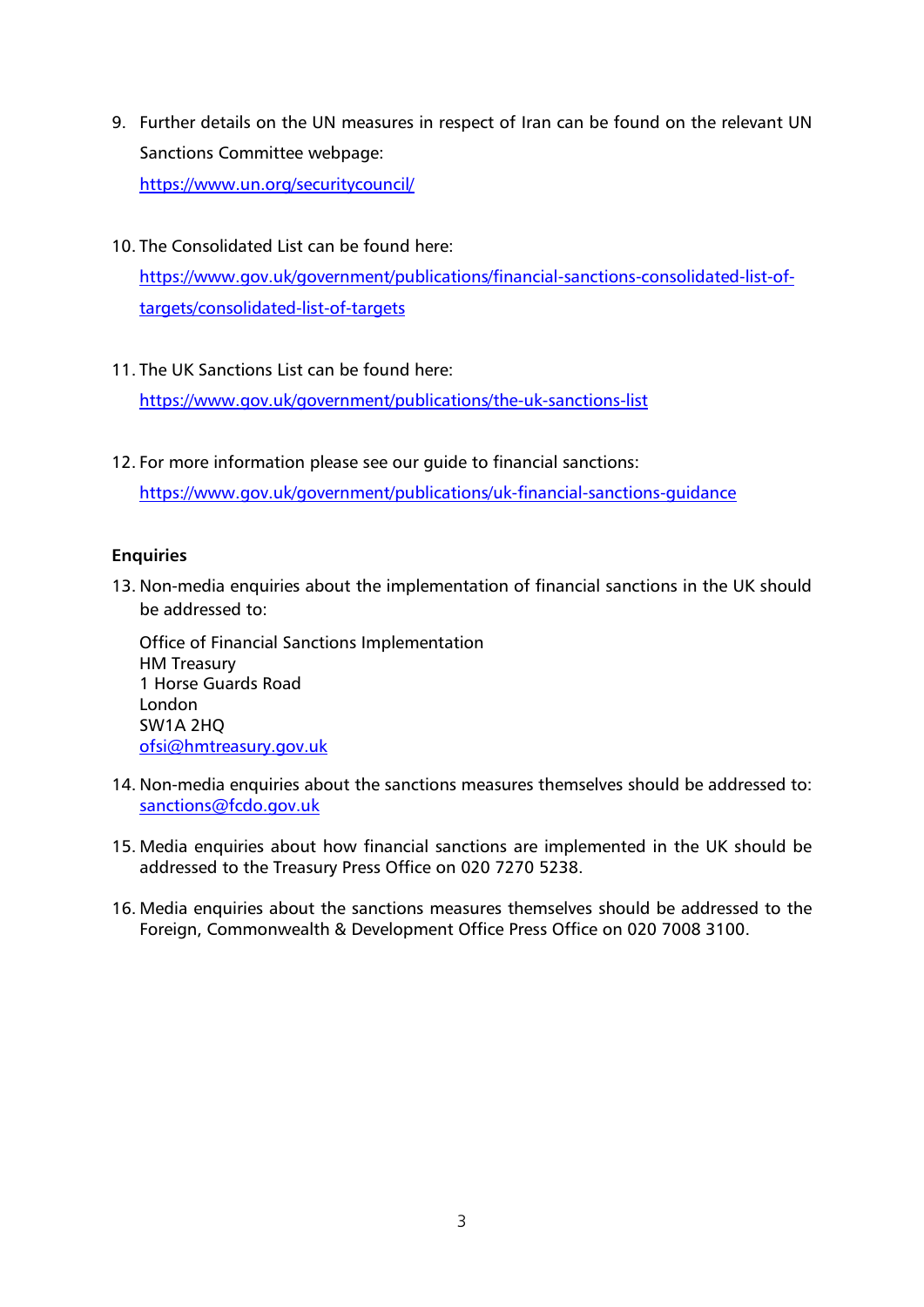## **ANNEX TO NOTICE**

## **FINANCIAL SANCTIONS: IRAN (NUCLEAR)**

## **THE IRAN (SANCTIONS) (NUCLEAR) (EU EXIT) REGULATIONS 2019 (S.I. 2019/461)**

## **DELISTINGS**

#### **Individuals**

**1. SALAMI, Hossein**

**Name (non-Latin script):** سالمی ن حسی

**DOB:** --/--/1960. **POB:** Golpayegan, Iran **Nationality:** Iran **Position:** Deputy Commander of the IRGC **Other Information:** (UK Sanctions List Ref): INU0009 (UK Statement of Reasons): Deputy Commander of the IRGC (Gender): Male **Listed on:** 27/07/2010 **UK Sanctions List Date Designated:** 31/12/2020 **Last Updated:** 31/12/2020 *04/03/2022* **Group ID:** 11237.

## **2. NAQDI, Mohammad Reza**

**DOB:** (1) 10/02/1952. (2) 10/02/1953. (3) 10/02/1961. (4) 10/02/1949. (5) --/--/1953. **POB:** (1) Najaf. (2) Tehran, (1) Iraq. (2) Iran **a.k.a:** (1) NAQDI, Gholam, reza (2) NAQDI, Gholamreza **Position:** Deputy Commander of the IRGC for Cultural and Social Affairs **Other Information:** (UK Sanctions List Ref):INU0014 (UK Statement of Reasons):Deputy Commander of IRGC for Cultural and Social Affairs. Former Commander of Basij Resistance Force (Gender):Male **Listed on:** 27/07/2010 **UK Sanctions List Date Designated:** 31/12/2020 **Last Updated:** 31/12/2020 *04/03/2022* **Group ID:** 11234.

## **Entity**

## **1. SEPANIR OIL AND GAS ENERGY ENGINEERING COMPANY**

**a.k.a:** (1) Sepah Nir (2) Sepanir (3) Sepanir Company (4) Sepanir Oil and Gas Energy Engineering Co. SSK **Address:** (1) No.216 (former) 319, Shahid Bahonar Street, Tehran, Iran.(2) P.O. Box 19575-657, Iran. **Other Information:** (UK Sanctions List Ref):INU0110 (UK Statement of Reasons): A subsidiary of UN-designated Khatam al-Anbiya Construction Headquarters (KAA). (Phone number): +98 228 33 960 (Website):www.sepanir.com (Email address):info@sepanir.com **Listed on:** 27/07/2010 **UK Sanctions List Date Designated:** 31/12/2020 **Last Updated:** 10/02/2022 *04/03/2022* **Group ID:** 11242.

#### **AMENDMENTS**

Deleted information appears in strikethrough. Additional information appears in italics and is underlined.

## **Individuals**

## **1. ABBASI-DAVANI, Fereidoun**

**DOB:** (4)  $-$ /-/1959. (2)  $-$ /-/1958 (1) 8/09/1958 (2) 11/07/1958. **POB:** Abadan, Iran *a.k.a: ABBASI DAVANI, Fereydoon* **Position:** Former Senior Ministry of Defence and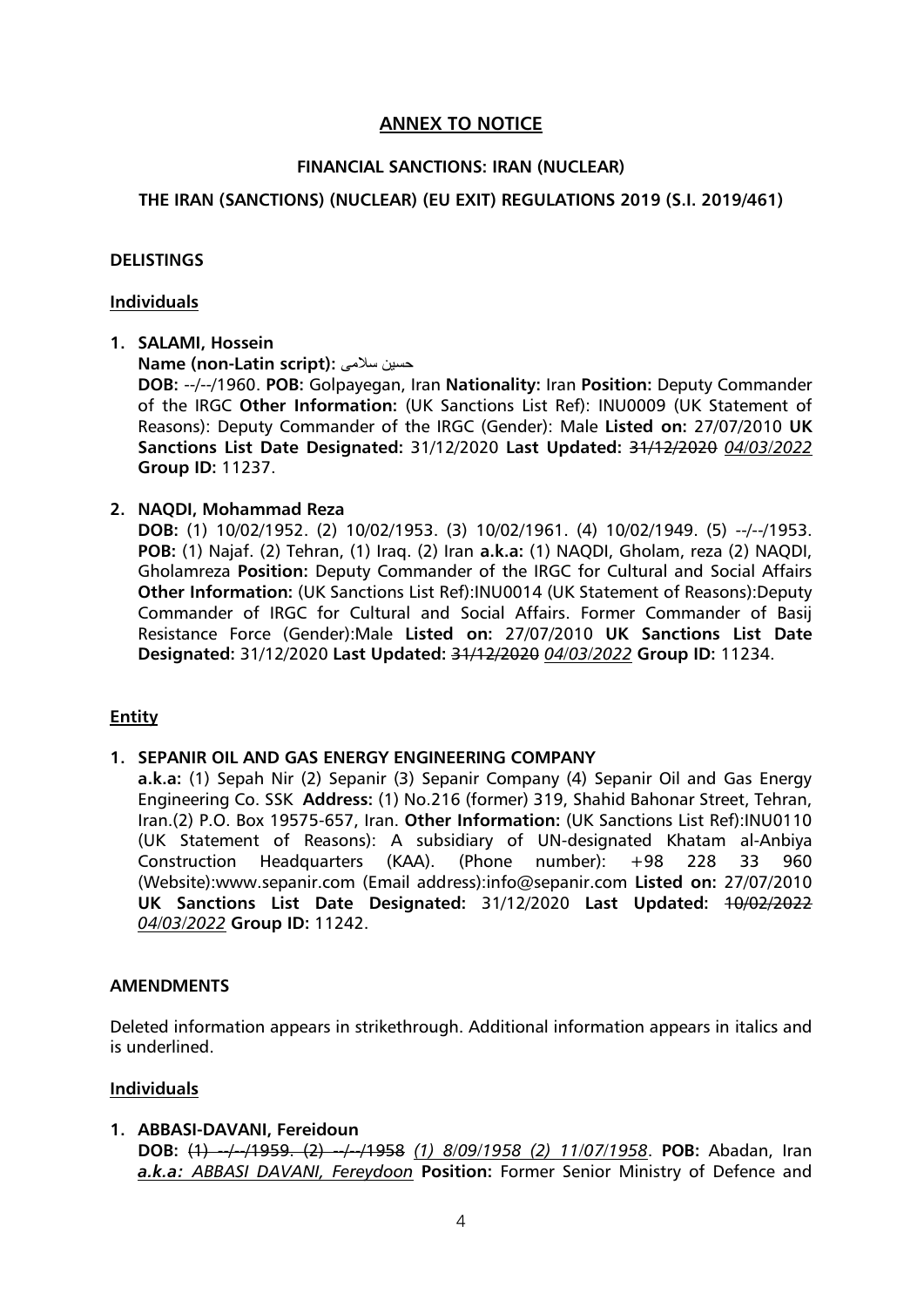Armed Forces Logistics (MODAFL) Scientist **Other Information:** (UK Sanctions List Ref):INU0198 (UN Ref):IRi.001 Has "links to the Institute of Applied Physics, working closely with Mohsen Fakhrizadeh-Mahabadi" (designated under IRi.016) [Old Reference # I.47.C.1]. (UK Statement of Reasons): As a former senior scientist at the Ministry of Defence and Armed Forces Logistics (MODAFL), Fereidoun ABBASI-DAVANI is or has been involved in a relevant nuclear activity for the purposes of the Iran (Sanctions) (Nuclear) *(*EU Exit*)* Regulations 2019. **Listed on:** 24/03/2007 **UK Sanctions List Date Designated:** 24/03/2007 **Last Updated:** 10/02/2022 *04/03/2022* **Group ID:** 9049.

## **2. AGHAJANI 1: AZIM 2: n/a 3: n/a 4: n/a 5: n/a.**

**Good quality a.k.a:** (1) ADHAJANI, Azim (2) AGHA-JANI, Azim **Nationality:** Iran **Passport Number:** (1) 6620505 (2) 9003213 **Position:** Member of the IRGC-Qods Force operating under the direction of Qods Force Commander, Major General Qasem Soleimani, who was designated by the UN Security Council in resolution 1747 (2007) **Other Information:** (UK Sanctions List Ref):INU0196 (UN Ref):IRi.003 Facilitated a breach of paragraph 5 of resolution 1747 (2007) prohibiting the export of arms and related materiel from Iran. [Old Reference # I.AC.50.18.04.12.(1)] (UK Statement of Reasons):As a member of the IRGC Qods Force, Azim AGHAJANI is a member of, or associated with, a person who is or has been involved in a relevant nuclear activity for the purposes of the Iran (Sanctions) (Nuclear) *(*EU Exit*)* Regulations 2019. **Listed on:** 02/12/2011 **UK Sanctions List Date Designated:** 18/04/2012 **Last Updated:** 31/12/2020 *04/03/2022* **Group ID:** 12274.

## **3. AHMADIAN, Ali Akbar**

**DOB:** --/--/1961. **POB:** Kerman, Iran **Good quality a.k.a:** AHMEDIAN, Ali, Akbar **Position:** *(1)* Former Chief of IRGC Joint Staff *(2)* Vice Admiral *(3) Head of the IRGC Strategic Studies Centre* **Other Information:** (UK Sanctions List Ref):INU0194 (UN Ref):IRi.004 Position changed. [Old Reference # I.47.D.2] (UK Statement of Reasons):As former Chief of the IRGC Joint Staff, Ali Akbar AHMADIAN is or has been involved in a relevant nuclear activity for the purposes of the Iran (Sanctions) (Nuclear) EU Exit Regulations 2019. **Listed on:** 24/03/2007 **UK Sanctions List Date Designated:** 24/03/2007 **Last Updated:** 10/02/2022 *04/03/2022* **Group ID:** 9058.

## **4. DARVISH-VAND, Javad**

## **Name (non-Latin script):** وند درویش جواد

**a.k.a:** *DARVISH WAND, Javad* **Position:** (1) Former Deputy Minister of Defence (2) Former Inspector General of MODAFL **Other Information:** (UK Sanctions List Ref): INU0010 (UK Statement of Reasons): Former Deputy Minister and Inspector General of MODAFL (Gender):Male **Listed on:** 24/06/2008 **UK Sanctions List Date Designated:** 31/12/2020 **Last Updated:** 31/12/2020 *04/03/2022* **Group ID:** 10634.

## **5. DASTJERDI, Ahmad Vahid**

**DOB:** 15/01/1954. **Nationality:** Iran **Passport Number:** A0002987 **Passport Details:** Issued in Iran **Position:** *(1)* Head of the AIO *(2) Former Deputy Defence Minister* **Other Information:** (UK Sanctions List Ref): INU0193 (UN Ref): IRi.012 Served as Deputy Defense Minister 2009-10. [Old Reference # I.37.D.2] (UK Statement of Reasons): Ahmad Vahid DASTJERDI has held the role of Head of Aerospace Industries Organisation (AIO) and in this capacity is or has been involved in a relevant nuclear activity for the purposes of the Iran (Sanctions) (Nuclear) EU Exit Regulations 2019. **Listed on:** 09/02/2007 **UK Sanctions List Date Designated:** 23/12/2006 **Last Updated:** 31/12/2020 *04/03/2022* **Group ID:** 9003.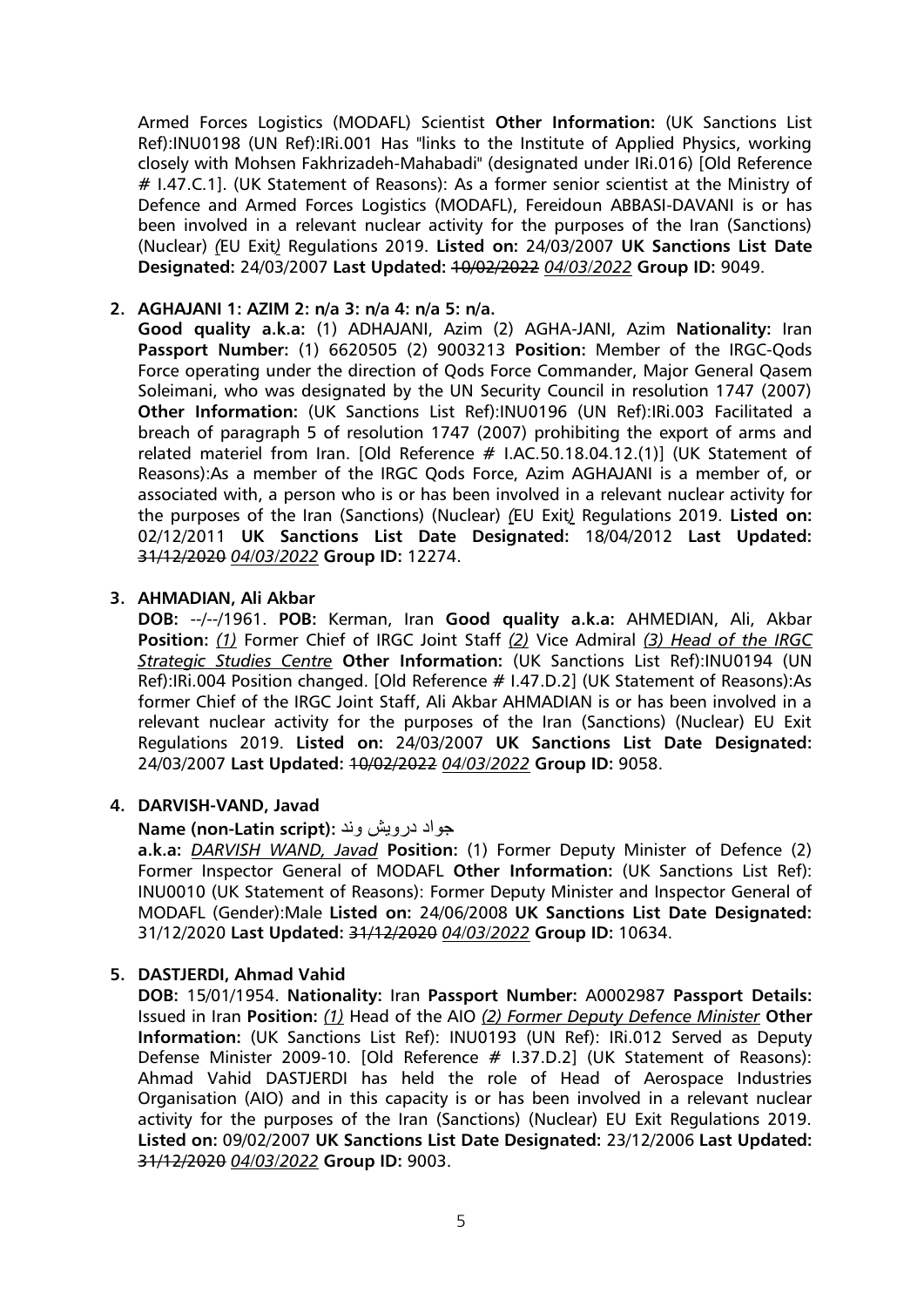## **6. DERAKHSHANDEH, Ahmad**

**DOB:** 11/08/1956. **Address:** 33 Hormozan Building, Pirozan St, Sharak Ghods, Tehran, Iran. **Position:** Former Chairman and Managing Director of Bank Sepah, which provides support for the AIO and subordinates, including SHIG and SBIG, both of which were designated under resolution 1737 (2006). **Other Information:** (UK Sanctions List Ref):INU0192 (UN Ref):IRi.013 [Old Reference # I.47.C.8] (UK Statement of Reasons):As former Chairman and Managing Director of Bank Sepah, Ahmad DERAKHSHANDEH is or has been involved in a relevant nuclear activity for the purposes of the Iran (Sanctions) (Nuclear) (EU Exit) Regulations 2019 *through the provision of financial services.* **Listed on:** 24/03/2007 **UK Sanctions List Date Designated:** 24/03/2007 **Last Updated:** 31/12/2020 *04/03/2022* **Group ID:** 9056.

## **7. ESLAMI, Mohammad**

**Title:** Doctor *DOB: --/--/1956 POB: Isfahan, Iran* **Good quality a.k.a:** (1) ISLAMI, Mohamed (2) ISLAMI, Mohammad (3) ISLAMI, Mohammed **Position:** *(1)* Former Head of Iran's Defence Industries Training and Research Institute *(2) Head of the Atomic Energy Organisation of Iran (AEOI)* **Other Information:** (UK Sanctions List Ref):INU0202 (UN Ref):IRi.014 Served as Deputy Defence Minister from 2012 to 2013. [Old Reference # 1.03.1.6] (UK Statement of Reasons): As former Head of the Defence Industries Training and Research Institute, Mohammad ESLAMI is or has been involved in a relevant nuclear activity for the purposes of the Iran (Sanctions) (Nuclear) (EU Exit) Regulations 2019. *As Vice President and Chief of the Atomic Energy Organization of Iran (AEOI), and formerly Head of the Defence Industries Training and Research Institute, Mohammad ESLAMI is or has been involved in relevant nuclear activities for the purposes of the Iran (Sanctions) (Nuclear) (EU Exit) Regulations 2019 and is a member of, or associated with other persons so involved.* **Listed on:** 04/03/2008 **UK Sanctions List Date Designated:** 03/03/2008 **Last Updated:** 31/12/2020 *04/03/2022* **Group ID:** 10438.

#### **8. FADAVI, Ali**

#### **Name (non-Latin script):** فدوی علی

**Title:** *Brigadier General* **DOB:**  $\rightarrow$  -/1961. *13/03/1961* **POB:** *Ardestan, Iran* **Position:** (1) *Deputy* Commander of IRGC Navy *(2) Former IRGC Navy Commander* **Other Information:** (UK Sanctions List Ref): INU0003 (UK Statement of Reasons): Commander of IRGC Navy *Deputy Commander of the IRGC.* (Gender): Male **Listed on:** 27/07/2010 **UK Sanctions List Date Designated:** 31/12/2020 **Last Updated:** 31/12/2020 *04/03/2022* **Group ID:** 11232.

## *9.* **ZADEH, Amir Ali Haji** *HAJI ZADEH, Amir, Ali*

**a.k.a:** (1) HAJIZADEH, Amir, Ali (2) HAJIZADEH, Amir, Ali, Haji (3) ZADEH, Amir, Ali **DOB:** *--/--/1962* **POB:** *Tehran, Iran* **Position:** IRGC Aerospace Force Commander **Other Information:** (UK Sanctions List Ref): INU0006 (UK Statement of Reasons): IRGC Aerospace Force Commander (Gender): Male **Listed on:** 24/01/2012 **UK Sanctions List Date Designated:** 31/12/2020 **Last Updated:** 31/12/2020 *04/03/2022* **Group ID:** 12498.

#### **10.HOSEYNITASH, Ali**

**Title:** *(1) Brigadier General (2) Doctor* **a.k.a:** (1) HOSEYNITASH, Hoseini (2) HOSEYNITASH, Seyyed, Ali (3) HOSSEINI TASH, Ali (4) HOSSEINI TASH, Hoseini (5) HOSSEINI TASH, Seyyed, Ali (6) TASH, Ali (7) TASH, Hoseini (8) TASH, Seyyed, Ali *(1) HOSSEINI TASH, Ali (2) HOSSEINI TASH, Seyyed, Ali (3) TASH, Hoseini* **Other Information:** (UK Sanctions List Ref): INU0004 (UK Statement of Reasons): Member of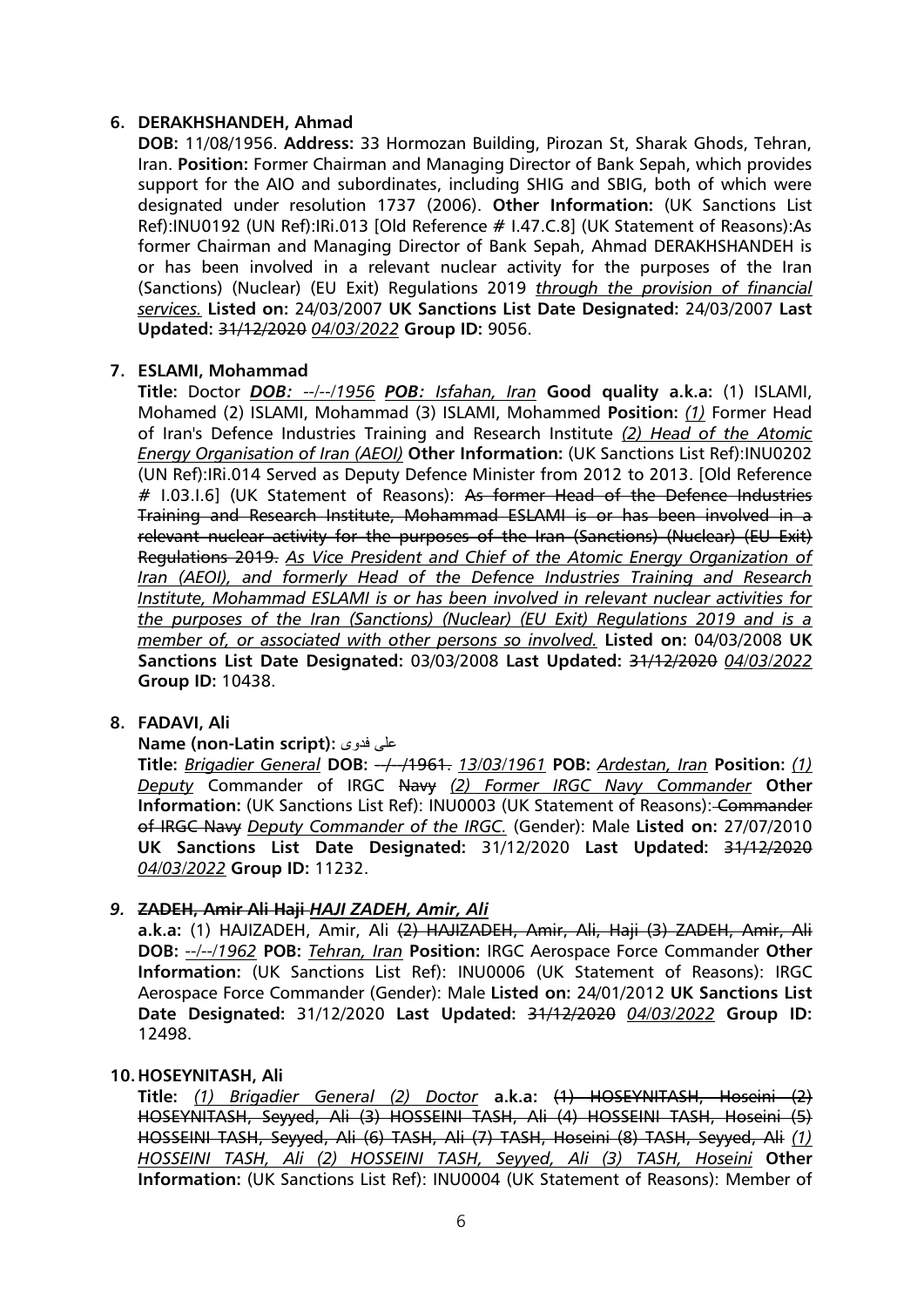the IRGC. Member of the Supreme National Security Council and involved in formulating policy on nuclear issues. Former Deputy Minister of Defence (Gender): Male **Listed on:** 24/06/2008 **UK Sanctions List Date Designated:** 31/12/2020 **Last Updated:** 31/12/2020 *04/03/2022* **Group ID:** 10637.

## **11.KETABACHI, Mehrdada Akhlaghi**

**DOB:** 10/09/1958. **Passport Number:** A0030940 **Position:** Former Head of the Shahid Bagheri Industrial Group (SBIG), which is designated under resolution 1737 (2006) for its role in the ballistic missile programme (designated under IRe.066). **Other Information:** (UK Sanctions List Ref): INU0200 (UN Ref): IRi.020 [Old Reference # I.47.C.6] (UK Statement of Reasons): As former head of UN-designated Shahid Bagheri Industrial Group (SBIG), Mehrdada Akhlaghi KETABACHI is or has been involved in a relevant nuclear activity for the purposes of the Iran (Sanctions) (Nuclear) (EU Exit) Regulations 2019. *As former Director of the Aerospace Industries Organisation (AIO) and former head of UN-designated Shahid Bagheri Industrial Group (SBIG), an AIO subsidiary, Mehrdada Akhlaghi KETABACHI is or has been involved in a relevant nuclear activity for the purposes of the Iran (Sanctions) (Nuclear) (EU Exit) Regulations 2019.* **Listed on:** 24/03/2007 **UK Sanctions List Date Designated:** 24/03/2007 **Last Updated:** 31/12/2020 *04/03/2022* **Group ID:** 9054.

## **12.MALEKI, Naser**

**DOB:** --/--/1960. **Nationality:** Iran **Passport Number:** A0003039 **Passport Details:** Issued in Iran. **National Identification Number:** 003511785 **National Identification Details:** Issued in Iran. **Position:** Head of Shahid Hemmat Industrial Group (SHIG), which is designated under resolution 1737 (2006) for its role in Iran's ballistic missile programme (designated under IRe.067). MODAFL official overseeing work on the Shahab-3 ballistic missile programme, Iran's long range ballistic missile currently in service. **Other Information:** (UK Sanctions List Ref):INU0211 (UN Ref):IRi.022 [Old Reference # I.47.C.7] (UK Statement of Reasons):As Head of Shahid Hemmat Industrial Group (SHIG) *and Managing Director of the Oil Industry Pension Investment Company (OPIC)*, Naser Maleki is or has been involved in a relevant nuclear activity and is a member of, or associated with, a person who is or has been so involved for the purposes of the Iran (Sanctions) (Nuclear) (EU Exit) Regulations 2019. **Listed on:** 24/03/2007 **UK Sanctions List Date Designated:** 24/03/2007 **Last Updated:** 31/12/2020 *04/03/2022* **Group ID:** 9055.

## **13.NAQDI, Mohammad Reza**

**DOB:** (1) 11/02/1949. (2) 11/02/1952. (3) 11/02/1953. (4) 11/02/1961. **POB:** (1) Najaf (2) Tehran, (1) Iraq (2) Iran **Position:** (1) Brigadier-General (2) Former Deputy Chief of Armed Forces General Staff for Logistics and Industrial Research (3) Head of State Anti-Smuggling Headquarters *(4) Former Deputy Commander of the IRGC for Cultural and Social Affairs (5) Former Commander of Basij Resistance Force* **Other Information:** (UK Sanctions List Ref): INU0205 (UN Ref): IRi.026 Engaged in efforts to get round the sanctions imposed by resolutions 1737 (2006) and 1747 (2007). [Old Reference # I.03.I.10] (UK Statement of Reasons): As a member of the IRGC, Mohammad Reza NAQDI is a member of, or associated with, a person who is or has been involved in a relevant nuclear activity for the purposes of the Iran (Sanctions) (Nuclear) (EU Exit) Regulations 2019. *As Deputy Commander of the IRGC for Coordination Affairs, Mohammad Reza NAQDI is a member of, or associated with, a person who is or has been involved in a relevant nuclear activity for the purposes of the Iran (Sanctions) (Nuclear) (EU Exit) Regulations 2019. He also provided support for or promoted relevant nuclear activity while formerly Deputy Commander for Social and Cultural*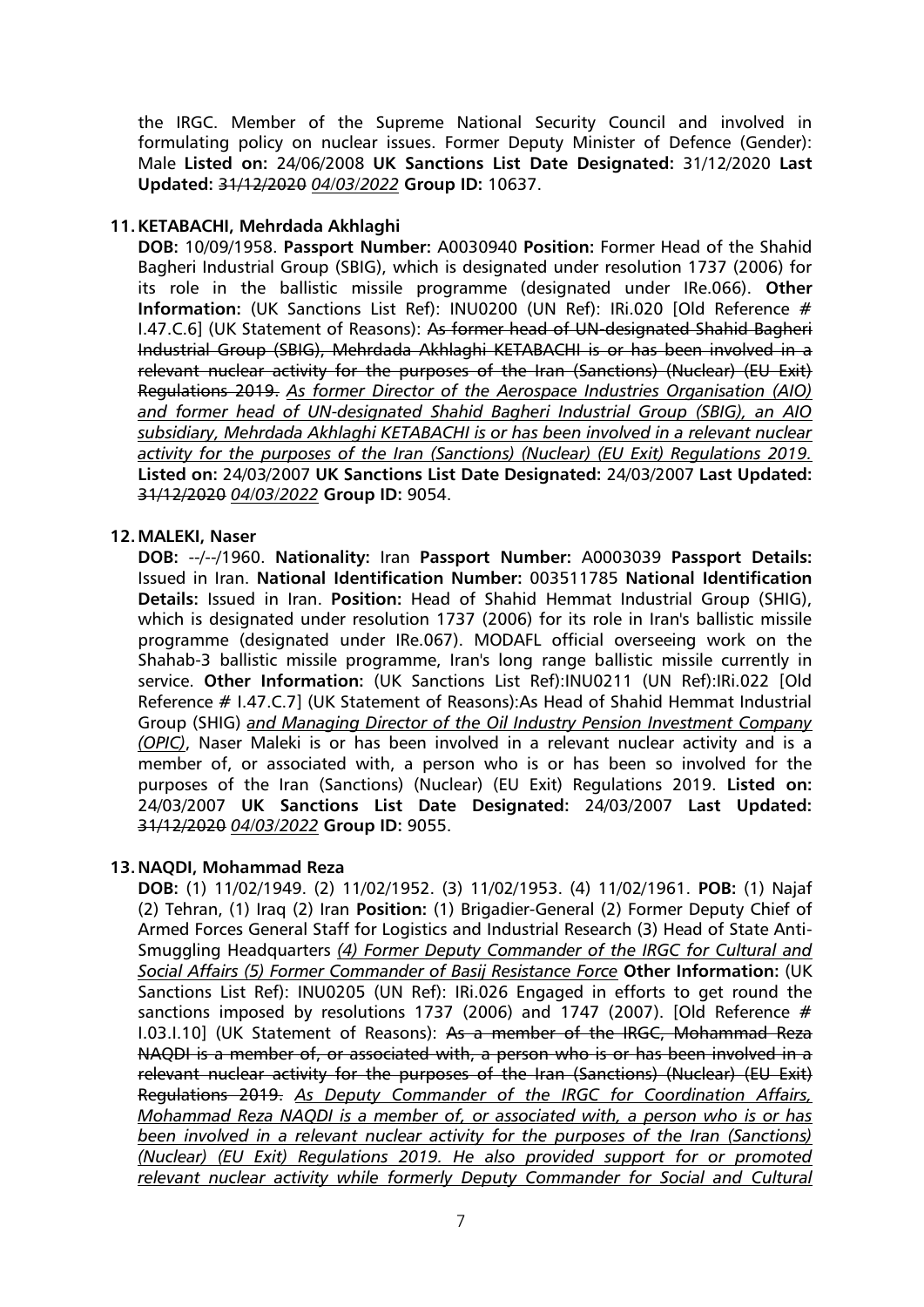*Affairs and before that, Commander of the Basij Resistance Force, a paramilitary arm of the IRGC.* **Listed on:** 04/03/2008 **UK Sanctions List Date Designated:** 03/03/2008 **Last Updated:** 10/02/2022 *04/03/2022* **Group ID:** 10439.

## **14.NOURI, Mohammad Mehdi Nejad**

**a.k.a:** *(1)* NOURI *(2) NOUR, Mohammad, Mehdi, Nejad (3) NOURI, Mohammad, Mehdi, Nezhad (4) NURI, Mohammad, Mehdi, Nejad (5) NURI, Mohammad, Mehdi, Nezhad* **Position:** (1) Lieutenant General (2) Rector of Malek Ashtar University of Defence Technology (chemistry department, affiliated to MODAFL, has conducted experiments on beryllium) *(3) Scientific Adviser to the Minister of Defence* **Other Information:** (UK Sanctions List Ref): INU0204 (UN Ref): IRi.027 Deputy Minister of Science, Research and Technology. [Old Reference # I.37.C.7] (UK Statement of Reasons): As former Rector at Malek Ashtar University, Mohammad Mehdi Nejad NOURI is or has been involved in a relevant nuclear activity for the purposes of the Iran (Sanctions) (Nuclear) (EU Exit) Regulations 2019. *As former Rector at Malek Ashtar University and currently scientific adviser to the Minister of Defence, Mohammad Mehdi Nejad NOURI is or has been involved in a relevant nuclear activity for the purposes of the Iran (Sanctions) (Nuclear) (EU Exit) Regulations 2019 and is associated with a person who is or has been so involved.* **Listed on:** 09/02/2007 **UK Sanctions List Date Designated:** 23/12/2006 **Last Updated:** 31/12/2020 *04/03/2022* **Group ID:** 9001.

## **15.REZAIE, Morteza**

**DOB:** --/--/1956. **Good quality a.k.a:** (1) REZAI, Mortaza (2) REZAI, Morteza (3) REZAIE, Mortaza **Position:** (1) Brigadier General (2) Deputy Commander of IRGC **Other Information:** (UK Sanctions List Ref): INU0209 (UN Ref):IRi.033 [Old Reference # I.47.D.1] (UK Statement of Reasons): As a Brigadier General of the IRGC, and former Deputy Commander of the IRGC, and Chairman of the IRCG Cooperative Foundation, Morteza Rezaie *REZAIE* is a member of, or associated with, a person who is or has been involved in a relevant nuclear activity for the purposes of the Iran (Sanctions) (Nuclear) (EU Exit) Regulations 2019. **Listed on:** 24/03/2007 **UK Sanctions List Date Designated:** 24/03/2007 **Last Updated:** 10/02/2022 *04/03/2022* **Group ID:** 9057.

## **16.SAFAVI, Yahya Rahim**

**DOB:** --/--/1952. **POB:** Isfahan, Iran **Good quality a.k.a:** SAFAVI, Yahya Raheem **Position:** (1) Commander, IRGC (Pasdaran) (2) Major General **Other Information:** (UK Sanctions List Ref):INU0214 (UN Ref):IRi.036 [Old Reference # I.37.E.1] (UK Statement of Reasons):As a member of the IRGC, Yahya Rahim Safavi is a member of, or associated with, a person who is or has been involved in a relevant nuclear activity for the purposes of the Iran (Sanctions) (Nuclear) (EU Exit) Regulations 2019. *As senior military adviser to the Supreme Leader, and former Commander in Chief of the IRGC, Yahya Rahim SAFAVI is or has been responsible for, engaging in, providing support for, or promoting, or facilitating, a relevant nuclear activity and is a member of, or associated with, a person who is or has been involved in a relevant nuclear activity for the purposes of the Iran (Sanctions) (Nuclear) (EU Exit) Regulations 2019.* **Listed on:** 09/02/2007 **UK Sanctions List Date Designated:** 23/12/2006 **Last Updated:** 10/02/2022 *04/03/2022* **Group ID:** 9006.

## **17.SALIMI, Hosein**

**Good quality a.k.a:** (1) SALEEMI, Hosain (2) SALEEMI, Hosein (3) SALEEMI, Hossein (4) SALEEMI, Husain (5) SALEEMI, Hussain (6) SALIMI, Hosain (7) SALIMI, Hossein (8) SALIMI, Husain (9) SALIMI, Hussain **Passport Number:** D08531177 **Passport Details:** issued in Iran (Islamic Republic of) **Position:** Commander of the Air Force, IRGC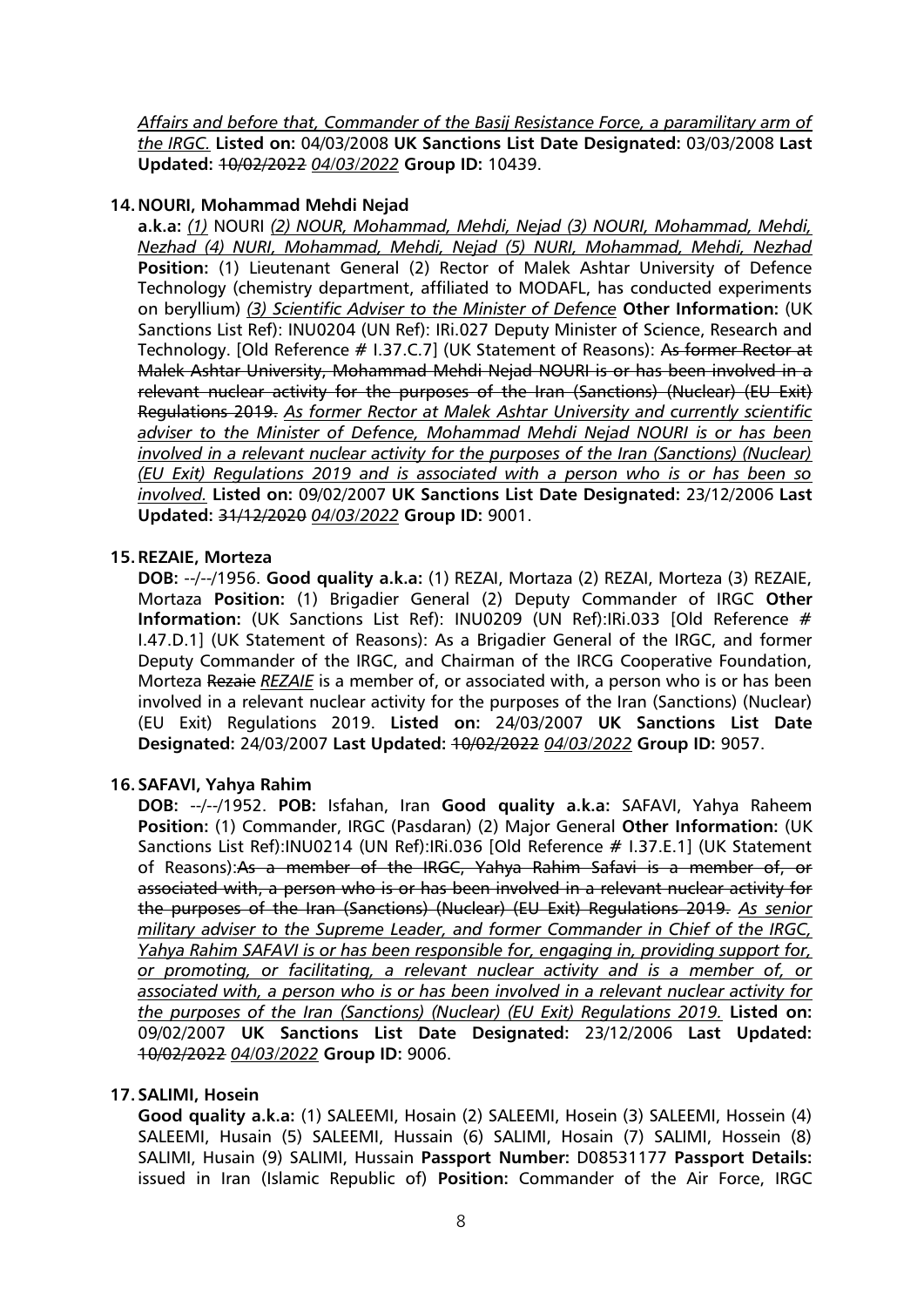(Pasdaran). General **Other Information:** (UK Sanctions List Ref): INU0199 (UN Ref):IRi.038 [Old Reference # I.37.D.1] (UK Statement of Reasons):As Commander in Chief of the IRGC, Hosein SALIMI is a member of, or associated with, a person who is or has been involved in a relevant nuclear activity for the purposes of the Iran (Sanctions) (Nuclear) (EU Exit) Regulations 2019. *As Commander in Chief of the IRGC, Hosein SALIMI is or has been involved in providing support for a relevant nuclear activity and is a member of, or associated with, a person who is or has been involved in a relevant nuclear activity for the purposes of the Iran (Sanctions) (Nuclear) (EU Exit) Regulations 2019. He was also involved while in his former capacity of commander of the IRGC Air Force.* **Listed on:** 09/02/2007 **UK Sanctions List Date Designated:** 23/12/2006 **Last Updated:** 31/12/2020 *04/03/2022* **Group ID:** 9002.

#### **18. TABATABAEI, Ali Akbar**

**DOB:** --/--/1967. **Good quality a.k.a:** (1) TABATABAEI, Ali Akber (2) TAHMAESEBI, Ali Akbar (3) TAHMAESEBI, Ali Akber (4) TAHMAESEBI, Sayed Akbar (5) TAHMAESEBI, Syed Akber *(1) TABATABAEI, Ali, Akber (2) TABATABAEI, Sayyid, Ali, Akbar (3) TAHMAESEBI, Ali, Akbar (4) TAHMAESEBI, Sayed, Akbar (5) TAHMAESEBI, Syed, Akber* **Nationality:** Iran **Passport Number:** (1) 9003213 (2) 6620505 **Position:** Member of the IRGC Qods Force operating under the direction of Qods Force Commander, Major General Qasem Soleimani who was designated by the UN Security Council in resolution 1747 (2007) (designated under IRi.039). **Other Information:** (UK Sanctions List Ref):INU0195 (UN Ref):IRi.041 Facilitated a breach of paragraph 5 of resolution 1747 (2007) prohibiting the export of arms and related materiel from Iran. [Old Reference # I.AC.50.18.04.12.(2)] (UK Statement of Reasons):As a member of the IRGC Qods Force, Ali Akbar TABATABAEI is a member of, or associated with, a person who is or has been involved in a relevant nuclear activity for the purposes of the Iran (Sanctions) (Nuclear) EU Exit Regulations 2019. **Listed on:** 02/12/2011 **UK Sanctions List Date Designated:** 18/04/2012 **Last Updated:** 10/02/2022 *04/03/2022* **Group ID:** 12276.

## **19.ZAHEDI, Mohammad Reza**

**DOB:** *(1)* --/--/1944. *(2) 2/11/1960* **POB:** Isfahan, Iran **Good quality a.k.a:** (1) ZAHEDI, Mohammad, Raza (2) ZAHIDI, Mohammad, Reza **Position:** (1) Brigadier General (2) Commander of IRGC Ground Forces **Other Information:** (UK Sanctions List Ref):INU0206 (UN Ref):IRi.042 [Old Reference # I.47.D.3] (UK Statement of Reasons):As a Commander in the IRGC Qods Force, Mohammad Reza ZAHEDI is a member of, or associated with, a person who is or has been involved in a relevant nuclear activity for the purposes of the Iran (Sanctions) (Nuclear) (EU Exit) Regulations 2019. **Listed on:** 24/03/2007 **UK Sanctions List Date Designated:** 24/03/2007 **Last Updated:** 10/02/2022 *04/03/2022* **Group ID:** 9059.

## **20.ZOLQADR, Mohammad Baqer**

*DOB: --/--/1954 POB: Fasa, Shiraz, Iran* **Good quality a.k.a:** (1) ZOLKADR, Mohammad Bakr (2) ZOLQADER, Mohammad Baqer, Baqer (3) ZOLQADIR, Mohammad Baqer (4) ZOLQADR, Mohammad Bakr **Position:** *(1)* Deputy Interior Minister for Security Affairs *(2)* Former IRGC officer *(3)* General **Other Information:** (UK Sanctions List Ref):INU0201 (UN Ref): IRI.043 [Old Reference  $# 1.47 \text{.}$  D.7] (UK Statement of Reasons): As a former senior officer of the IRGC, Mohammad Baqer ZOLQADR is a member of, or associated with, a person who is or has been involved in a relevant nuclear activity for the purposes the Iran (Sanctions) (Nuclear) (EU Exit) Regulations 2019. *As Secretary of the Expediency Council of Iran and a former senior officer of the IRGC, Mohammad Baqer ZOLQADR has provided support to Iran's nuclear activities and is a member of, or*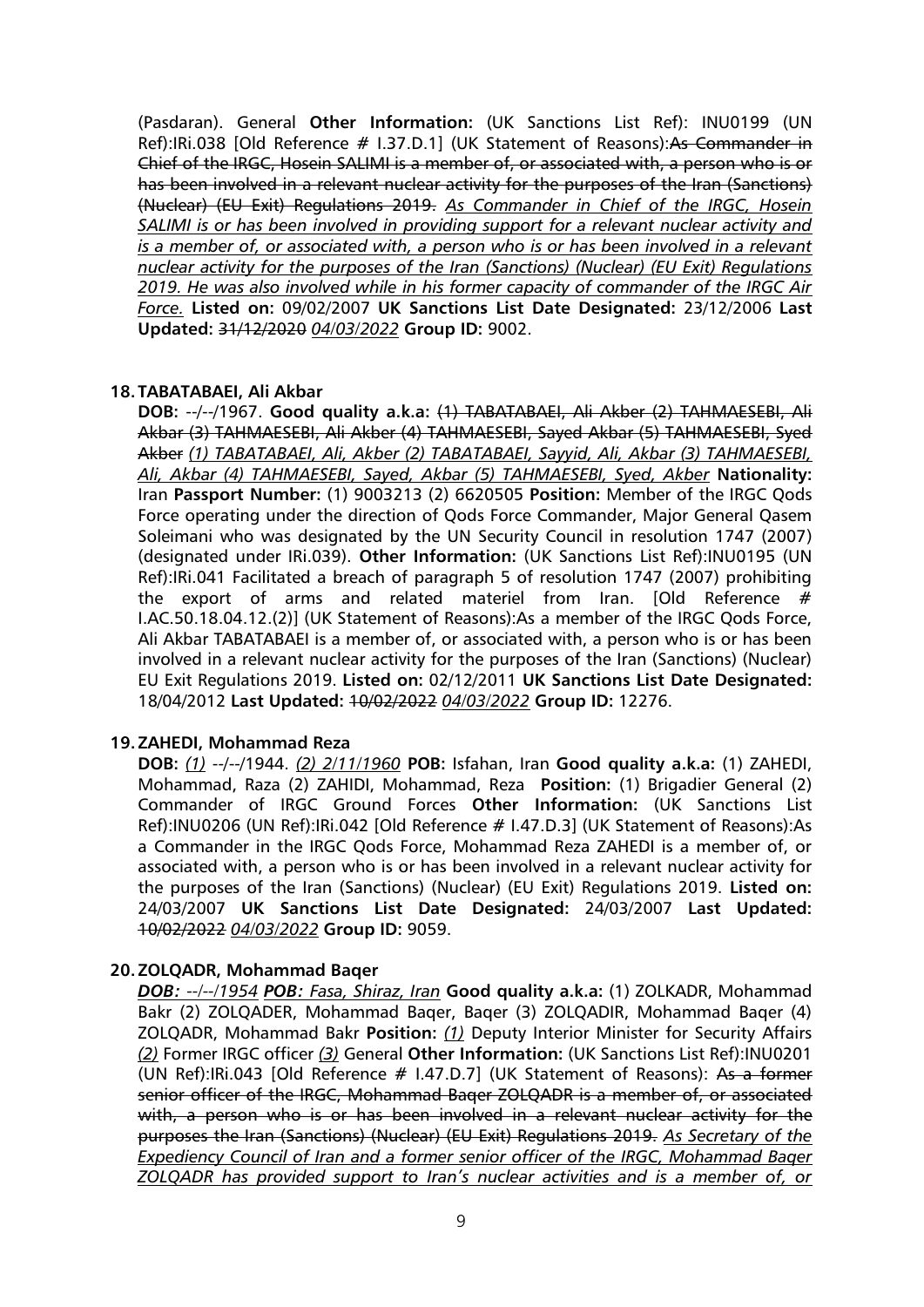*associated with, a person who is or has been involved in relevant nuclear activity for the purposes the Iran (Sanctions) (Nuclear) (EU Exit) Regulations 2019.* **Listed on:** 24/03/2007 **UK Sanctions List Date Designated:** 24/03/2007 **Last Updated:** 31/12/2020 *04/03/2022* **Group ID:** 9063.

## **21.SHAMS, Abdolghassem Mozaffari**

**a.k.a:** (1) MOZAFARI SHAMS, Abdolghassem, Mozaffari (2) MOZAFARI SHAMS, Abolghassem (3) MOZAFARI*-*SHAMS, Abolqasem (4) MOZAFARI, Abdolghassem, Mozaffari (5) MOZAFARI, Abolghassem (6) MOZAFARI, Abolqasem (7) SHAMS, Abolghassem (8) SHAMS, Abolqasem **Position:** IRGC Officer **Other Information:** (UK Sanctions List Ref): INU0001 (UK Statement of Reasons): Former Head of Khatam al Anbiya Construction Headquarters *Former Head of Khatam al-Anbiya Construction Headquarters, part of the IRGC and IRGC officer.* (Gender): Male **Listed on:** 02/12/2011 **UK Sanctions List Date Designated:** 31/12/2020 **Last Updated:** 31/12/2020 *04/03/2022* **Group ID:** 12275.

## **22.SHAMSHIRI, Ali**

**Title:** *'IRGC Brigadier General'* **a.k.a:** SHAHSHIRI, Ali **Position:** IRGC Officer **Other Information:** (UK Sanctions List Ref): INU0005 (UK Statement of Reasons): Member of the IRGC. Has held senior roles in MODAFL *Member of the IRGC. Currently Deputy for Counter-Intelligence, MODAFL, and has held senior roles in MODAFL* (Gender): Male **Listed on:** 24/06/2008 **UK Sanctions List Date Designated:** 31/12/2020 **Last Updated:** 31/12/2020 *04/03/2022* **Group ID:** 10646.

## **23.VAHIDI, Ahmad**

**Title:** *IRGC Brigadier General* **DOB:** (1) 1*2*7/06/1958. (2) 21/03/1958. **POB:** Shiraz, Iran **Position:** President of the Supreme National Defense University *(1) Minister of Interior (2) Head of State Security Council (3) Former Minister of Defence* **Other Information:** (UK Sanctions List Ref): INU0002 (UK Statement of Reasons): Former Minister of MODAFL *Former Minister of MODAFL and member of the IRGC* (Gender): Male **Listed on:** 24/06/2008 **UK Sanctions List Date Designated:** 31/12/2020 *04/03/2022* **Last Updated:** 31/12/2020 *04/03/2022* **Group ID:** 10647.

## **24.MAHMUDZADEH, Ebrahim**

**a.k.a:** MAHMOUDZADEH, Ebrahim **Position:** *(1)* Former Managing Director of Iran Electronic Industries *(2) Head of Management Board of Iran Telecommunications* **Other Information:** (UK Sanctions List Ref):INU0007 (UK Statement of Reasons): Former Managing Director of Iran Electronic Industries, a wholly owned subsidiary of MODAFL (and therefore a sister organisation to AIO, AvIO and DIO) (Gender): Male **Listed on:** 24/06/2008 **UK Sanctions List Date Designated:** 31/12/2020 **Last Updated:** 31/12/2020 *04/03/2022* **Group ID:** 10640.

## **25.SAIDI, Hojatoleslam Ali**

**a.k.a:** (1) SAEEDI, Ali (2) SAEEDI, Hojatoleslam, Ali (3) SAEEDI, Hojjat, al, Eslam, Ali (4) SAEEDI, Shahroudi, Ali (5) SAIDI, Ali (6) SAIDI, Hojjat, al, Eslam, Ali (7) SAIDI, Shahroudi, Ali **Position:** *(1)* Representative of the Guide for the Pasdaran *(2) Formerly served in the Intelligence Units of the IRGC (3) Currently heads the Supreme Leader's own Ideational-Political Office.* **Other Information:** *Saidi is more often referred to as the 'Representative of the Supreme Leader for the IRGC'. ('The Guide' is the Supreme Leader. The Pasdaran refers to the IRGC.)* (UK Sanctions List Ref): INU0008 (UK Statement of Reasons): Representative of the Supreme Leader to the IRGC (Gender):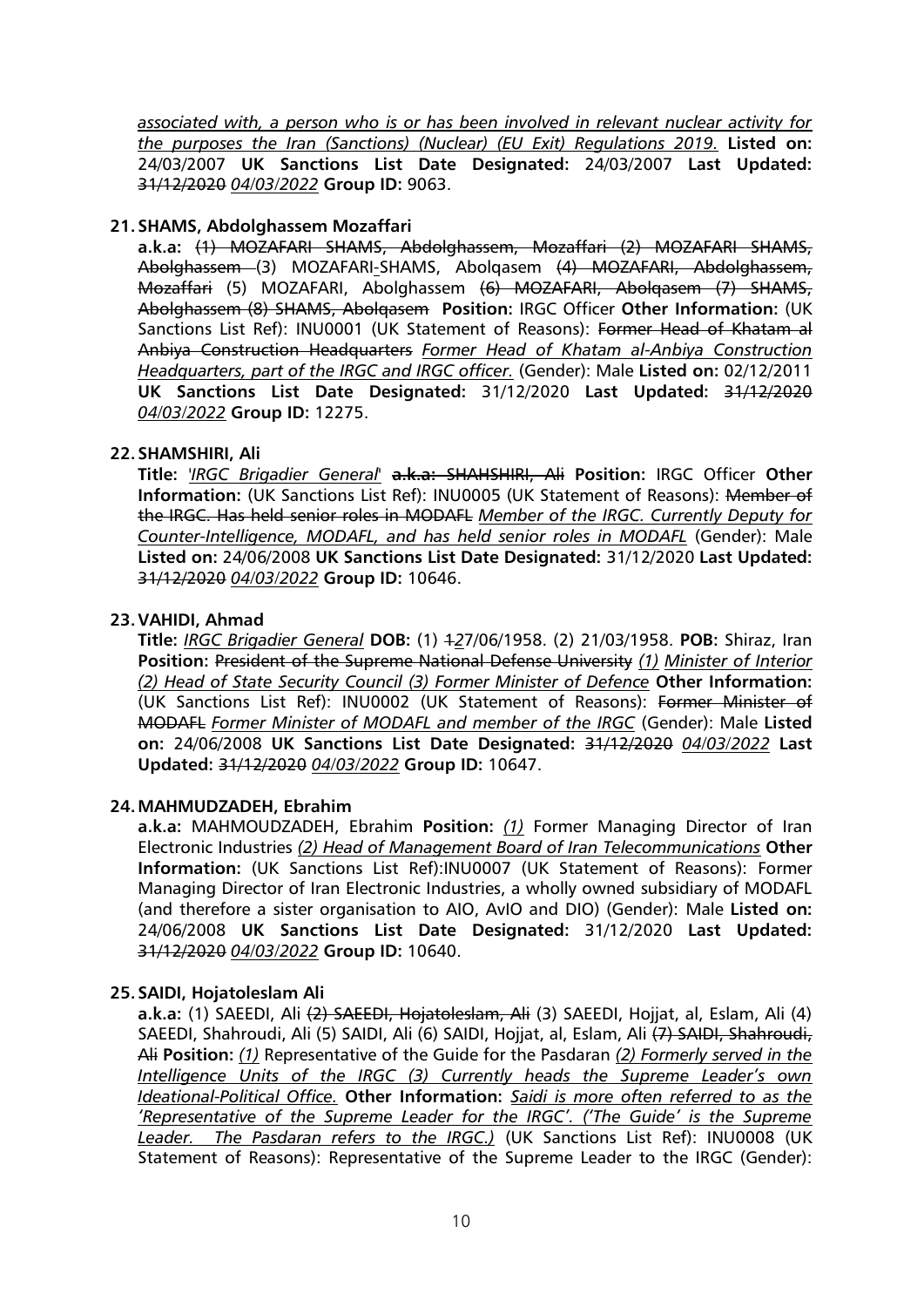Male **Listed on:** 24/01/2012 **UK Sanctions List Date Designated:** 31/12/2020 **Last Updated:** 10/02/2022 *04/03/2022* **Group ID:** 12497.

## **26.JAFARI, Mohammad Ali**

جعفری محمدعلی محمدعلی جعفری **:(script Latin-non (Name**

**DOB:** 01/09/1957. **POB:** Yazd, Iran **a.k.a:** (1) JAAFARI, Ali (2) JAAFARI, Aziz (3) JAAFARI, Mohamed (4) JAAFARI, Mohamed-Ali (5) JAAFARI, Mohammad, Ali (6) JAAFARI, Mohammad-Ali (7) JAAFARI, Mohammed (8) JAAFARI, Mohammed-Ali (9) JAAFARI, Muhammad (10) JAAFARI, Muhammad-Ali (11) JAFARI, Ali (12) JA'FARI, Ali (13) JA'FARI, Aziz (14) JAFARI, Aziz (non-Latin script: جعفری محمدعلی) (15 (JAFARI, Mohamed (16) JA'FARI, Mohamed (17) JAFARI, Mohamed-Ali (18) JA'FARI, Mohamed-Ali (19) JA'FARI, Mohammad, Ali (20) JAFARI, Mohammad-Ali (21) JA'FARI, Mohammad-Ali (22) JAFARI, Mohammed (23) JA'FARI, Mohammed (24) JAFARI, Mohammed-Ali (25) JA'FARI, Mohammed-Ali (26) JAFARI, Muhammad (27) JA'FARI, Muhammad (28) JAFARI, Muhammad-Ali (29) JA'FARI, Muhammad-Ali (30) JAFARI-NAJA-FABADI, Ali (31) JAFARI-NAJA-FABADI, Aziz (32) JAFARI-NAJA-FABADI, Mohamed (33) JAFARI-NAJA-FABADI, Mohamed-Ali (34) JAFARI-NAJA-FABADI, Mohammad, Ali (35) JAFARI-NAJA-FABADI, Mohammad-Ali (36) JAFARI-NAJA-FABADI, Mohammed (37) JAFARI-NAJA-FABADI, Mohammed-Ali (38) JAFARI-NAJA-FABADI, Muhammad (39) JAFARI-NAJA-FABADI, Muhammad-Ali **Nationality:** Iran **Position:** Former General Commander of Islamic Revolutionary Guards Corps *2007-2019* **Other Information:** (UK Sanctions List Ref):IHR0061, INU0011 and SYR0161 Listed under the Iran (Human Rights), Iran (Nuclear), and Syria sanctions regimes. (UK Statement of Reasons):Former General Commander of the IRGC. IRGC and the Sarollah Base commanded by General Aziz Jafari has played a key role in illegally interfering with the 2009 Presidential Elections, arresting and detaining political activists, as well as clashing with protestors in the streets. Brigadier Commander Mohammad Ali Jafari is the former General Commander of the Iranian Revolutionary Guard Corps. Involved in providing equipment and support to help the Syrian regime suppress protests in Syria. (Gender): Male **Listed on:** 24/06/2008 **UK Sanctions List Date Designated:** 31/12/2020 **Last Updated:** 17/02/2022 *04/03/2022* **Group ID:** 10638.

## **27. FATAH, Parviz***s*

**Name (non-Latin script):** فتاح پرویز سید

**DOB:** --/--/1961. **POB:** *Qharabagh, Iran (unverified)* **a.k.a:** (1) FATAH, Parvis*z* (2) FATAH, Seyed, Parviz (3) FATTAH, Parvis (4) FATTAH, Parviz (5) FATTAH, Seyed, Parviz *(non-Latin script:* فتاح پرویز سید (**Position:** (1) IRGC Officer (2) *Former* Head of Imam Khomeini Relief Foundation *(3) Head of the Mostazafan Foundation* **Other Information:** (UK Sanctions List Ref): INU0017 (UK Statement of Reasons): Member of the IRGC. Former Minister of Energy. Has provided support to entities involved in Iran's nuclear activities. *Member of the IRGC. Former Minister of Energy* (Gender): Male **Listed on:** 27/07/2010 **UK Sanctions List Date Designated:** 31/12/2020 **Last Updated:** 31/12/2020 *04/03/2022* **Group ID:** 11233.

## **28. FARAHI, Seyyed Mehdi**

**a.k.a:** (1) FARAHI, Mahdi (2) FARAHI, Seyyed, Mahdi **Position:** *(1)* Deputy Minister for Logistics, Research and Industry Affairs *(2) Commander of the Staff Skill Training Center of the General Staff of the Armed Forces (2018)* **Other Information:** (UK Sanctions List Ref): INU0018 (UK Statement of Reasons): Former head of Iran's Aerospace Industries Organisation (AIO) and former managing director of the UNdesignated Defence Industries Organisation (DIO). Member of the IRGC and a Deputy in Iran's Ministry of Defense for Armed Forces Logistics (MODAFL). (Gender): Male **Listed**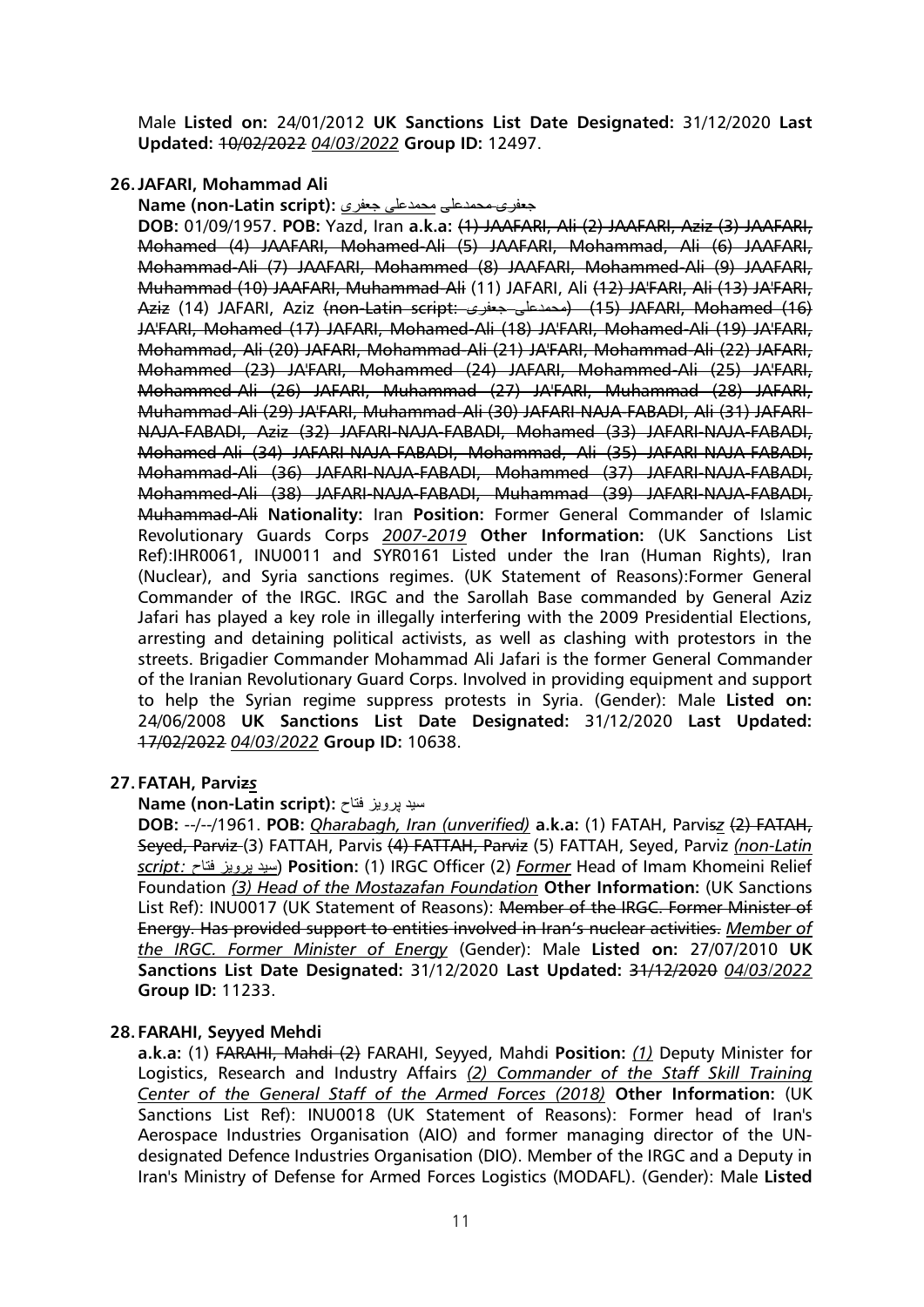**on:** 24/06/2008 **UK Sanctions List Date Designated:** 31/12/2020 **Last Updated:** 31/12/2020 *04/03/2022* **Group ID:** 10635.

#### **29.MOHAMMADLU, Beik**

**DOB:** (1) 05/05/1964. (2) --/--/1961. **POB:** Sargh, Iran **a.k.a:** (1) MOHAMMADLOO, Beik (2) MOHAMMADLOO, Beuk (3) MOHAMMADLOO, Beyk (4) MOHAMMADLOU, Beik (5) MOHAMMADLOU, Beuk (6) MOHAMMADLOU, Beyk (7) MOHAMMADLU, Beuk (8) MOHAMMADLU, Beyk **Position:** Deputy Minister of Defence **Other Information:** (UK Sanctions List Ref): INU0020 (UK Statement of Reasons): MODAFL Deputy for Supplies and Logistics *MODAFL Deputy Minister of Defence for Supplies and Logistics.* (Gender): Male **Listed on:** 24/06/2008 **UK Sanctions List Date Designated:** 31/12/2020 **Last Updated:** 31/12/2020 *04/03/2022* **Group ID:** 10641.

#### **30.DANESHJOO, Kamran**

#### **Name (non-Latin script):** دانشجو کامران

**DOB:** *(1)* 02/02/1956 *(2) 05/07/1957* **POB:** *(1)* Damghan *(2) Damavand*, (1) Iran *(2) Iran* **a.k.a:** (1) DANESHJO, Kamran (2) DANESHJOU, Kamran **Position:** *(1) Professor at the Iran University of Science and Technology (2) Project Manager of the 111th section of the Amad Plan* **Address:** Iranian University of Science and Technology, Tehran, Iran. **Other Information:** (UK Sanctions List Ref): INU0021 (UK Statement of Reasons): Former Minister of Science, Research and Technology. Has provided support for Iran's proliferation-sensitive nuclear activities *Former Minister of Science, Research and Technology. Has provided support to Iran's nuclear activity through his support for nuclear research.* (Phone number): (1) +98 21 77240488 (2) '+98 21 77240540 50 Extension 2906 (Email address): kdaneshjo@iust.ac.ir (Gender): Male **Listed on:** 02/12/2011 **UK Sanctions List Date Designated:** 31/12/2020 **Last Updated:** 10/02/2022 *04/03/2022* **Group ID:** 12232.

## **31.NAJJAR, Mostafa Mohammad**

مصطفى محمد نجّار **:** Name (non-Latin script)

**DOB:** 02/12/1956. *12/02/1956* **POB:** Tehran, Iran **Nationality:** Iran **Position:** *(1)* Former Minister of Defence, 2005-2009 *(2)* Former Minister of Interior, 2009-2013 *(3) Senior advisor to the Chief of General Staff of the Armed Forces* **Other Information:** (UK Sanctions List Ref): INU0022 (UK Statement of Reasons): Former Iranian Minister of Defence 2005 2009, responsible for all military programmes, including ballistic missiles programmes (Gender): Male **Listed on:** 24/06/2008 **UK Sanctions List Date Designated:** 31/12/2020 **Last Updated:** 31/12/2020 *04/03/2022* **Group ID:** 10644.

## **32.AL YASIN, Javad**

**Position:** Head of the Research Centre for Explosion and Impact (METFAZ) *Former Head of the Research centre for Explosion and Impact (CREST/METFAZ)* **Other Information:** (UK Sanctions List Ref): INU0023 (UK Statement of Reasons): Former Head of the Research Centre for Explosion and Impact (CREST/METFAZ) *(Gender): Male* **Listed on:** 02/12/2011 **UK Sanctions List Date Designated:** 31/12/2020 **Last Updated:** 31/12/2020 *04/03/2022* **Group ID:** 12247.

#### **33.BABAEI, Davoud**

**a.k.a:** *(1) BABA'I, Davud (2) BABAII, Davoud* **Position:** Head of security for the Organisation of Defensive Innovation and Research (SPND) *Former Head of Security for SPND* **Other Information:** (UK Sanctions List Ref):INU0024 (UK Statement of Reasons):Former head of security for the Ministry of Defence and Armed Forces Logistics' research institute the Organisation of Defensive Innovation and Research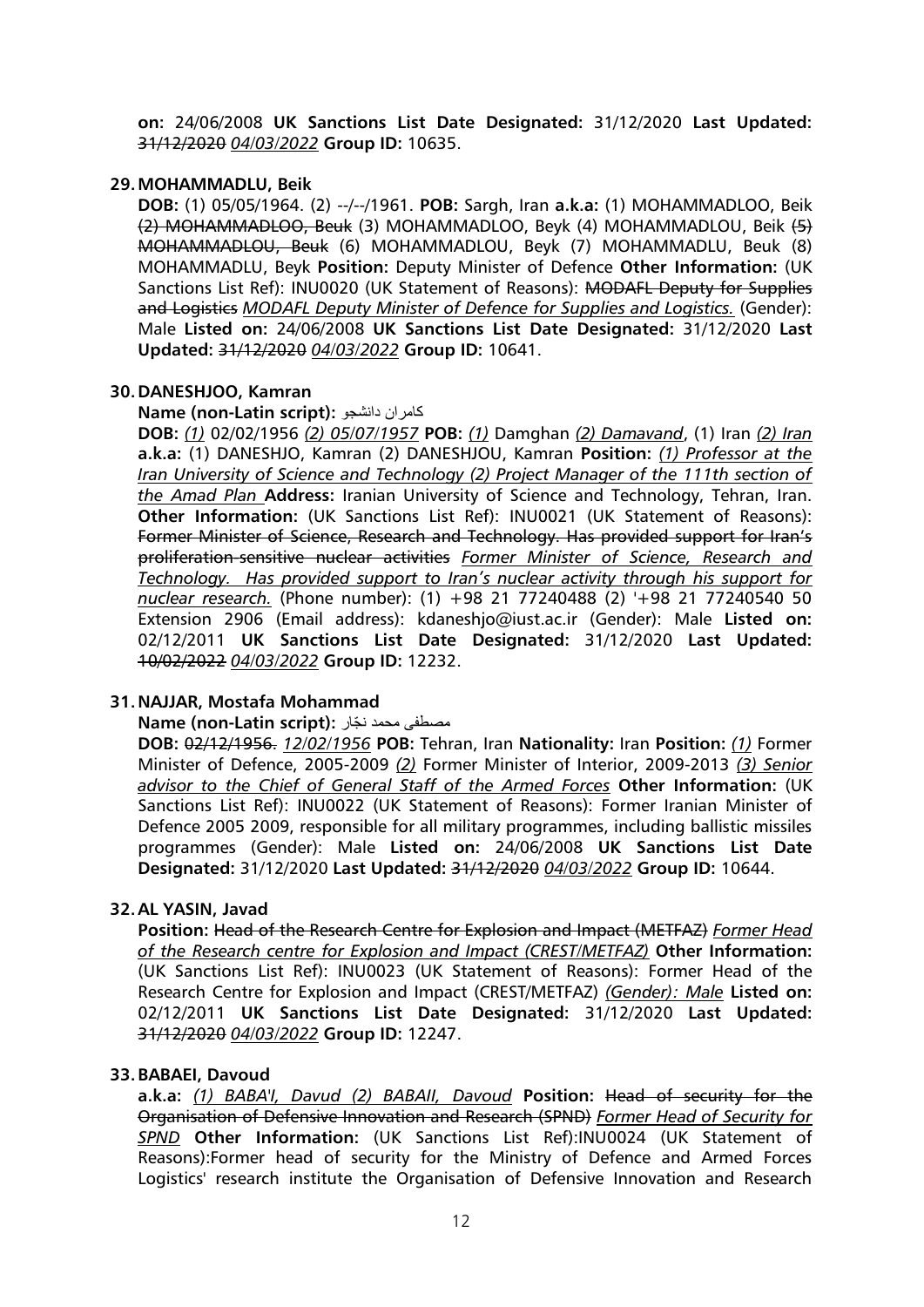(SPND). **Listed on:** 02/12/2011 **UK Sanctions List Date Designated:** 31/12/2020 **Last Updated:** 31/12/2020 *04/03/2022* **Group ID:** 12228.

#### **34.BORBORUDI, Sayed Shamsuddin**

**a.k.a:** *(1) SHAMSEDDIN, Sayed (2) SHAMSEDDIN, Seyed* **DOB:** *21/09/1969* **Position:** Deputy Head of UN designated Atomic Energy Organisation of Iran *(1) Commander of IRGC Khatam al-Anbiya subsidary Qorb-e Qa-em (2) former Deputy Head of AEOI* **Other Information:** (UK Sanctions List Ref): INU0025 (UK Statement of Reasons): Former Deputy Head of the Atomic Energy Organisation of Iran. **Listed on:** 02/12/2011 **UK Sanctions List Date Designated:** 31/12/2020 **Last Updated:** 31/12/2020 *04/03/2022* **Group ID:** 12230.

#### **35.HAERI, Mojtaba**

**Title:** Engineer **Position:** MODAFL Deputy for Industry *Former MODAFL Deputy for Industry* **Other Information:** (UK Sanctions List Ref): INU0026 (UK Statement of Reasons): Former MODAFL Deputy for Industry. **Listed on:** 24/06/2008 **UK Sanctions List Date Designated:** 31/12/2020 **Last Updated:** 31/12/2020 *04/03/2022* **Group ID:** 10636.

#### **36.JAFARI, Milad**

**a.k.a:** *JAFERI, Milad* **DOB:** 20/09/1974. **Nationality:** Iran **Address:** Iran. **Other Information:** (UK Sanctions List Ref): INU0027 (UK Statement of Reasons): An Iranian national who has supplied goods, mostly metals, to UN designated Shahid Hemmat Industries Group (SHIG) front companies. **Listed on:** 02/12/2011 **UK Sanctions List Date Designated:** 31/12/2020 **Last Updated:** 31/12/2020 *04/03/2022* **Group ID:** 12234.

## **37.KHANSARI, Majid**

**Nationality:** Iran **Position:** Managing Director of UN designated Kalaye Electric Company *Managing Director of KEC* **Other Information:** (UK Sanctions List Ref):INU0028 (UK Statement of Reasons):Managing Director of UN designated Kalaye Electric Company (KEC). **Listed on:** 02/12/2011 **UK Sanctions List Date Designated:** 31/12/2020 **Last Updated:** 31/12/2020 *04/03/2022* **Group ID:** 12237.

#### **38.MOHAMMADI, Mohammad**

**Nationality:** Iran **Position:** *Former* Managing Director of MATSA **Other Information:** (UK Sanctions List Ref): INU0029 (UK Statement of Reasons): Former Managing Director of Mohandesi Toseh Sokht Atomi Company (MATSA) **Listed on:** 02/12/2011 **UK Sanctions List Date Designated:** 31/12/2020 **Last Updated:** 31/12/2020 *04/03/2022* **Group ID:** 12240.

#### **39.MOVASAGHNIA, Mohammad Reza**

**Address:** Iran. **Position:** Former Head of Samen Al A'Emmeh Industries Group (SAIG) *Former Director of SAIG* **Other Information:** (UK Sanctions List Ref): INU0030 (UK Statement of Reasons): Former Head of Samen Al A'Emmeh Industries Group (SAIG), also known as the Cruise Missile Industry Group. *(Gender): Male* **Listed on:** 27/07/2010 **UK Sanctions List Date Designated:** 31/12/2020 **Last Updated:** 31/12/2020 *04/03/2022* **Group ID:** 11164.

#### **40.NASERI, Mohammad Sadegh**

**a.k.a:** NASERI, Mohammad Sadeq **Position:** Head of the Physics Research Institute **Other Information:** (UK Sanctions List Ref): INU0031 (UK Statement of Reasons): Head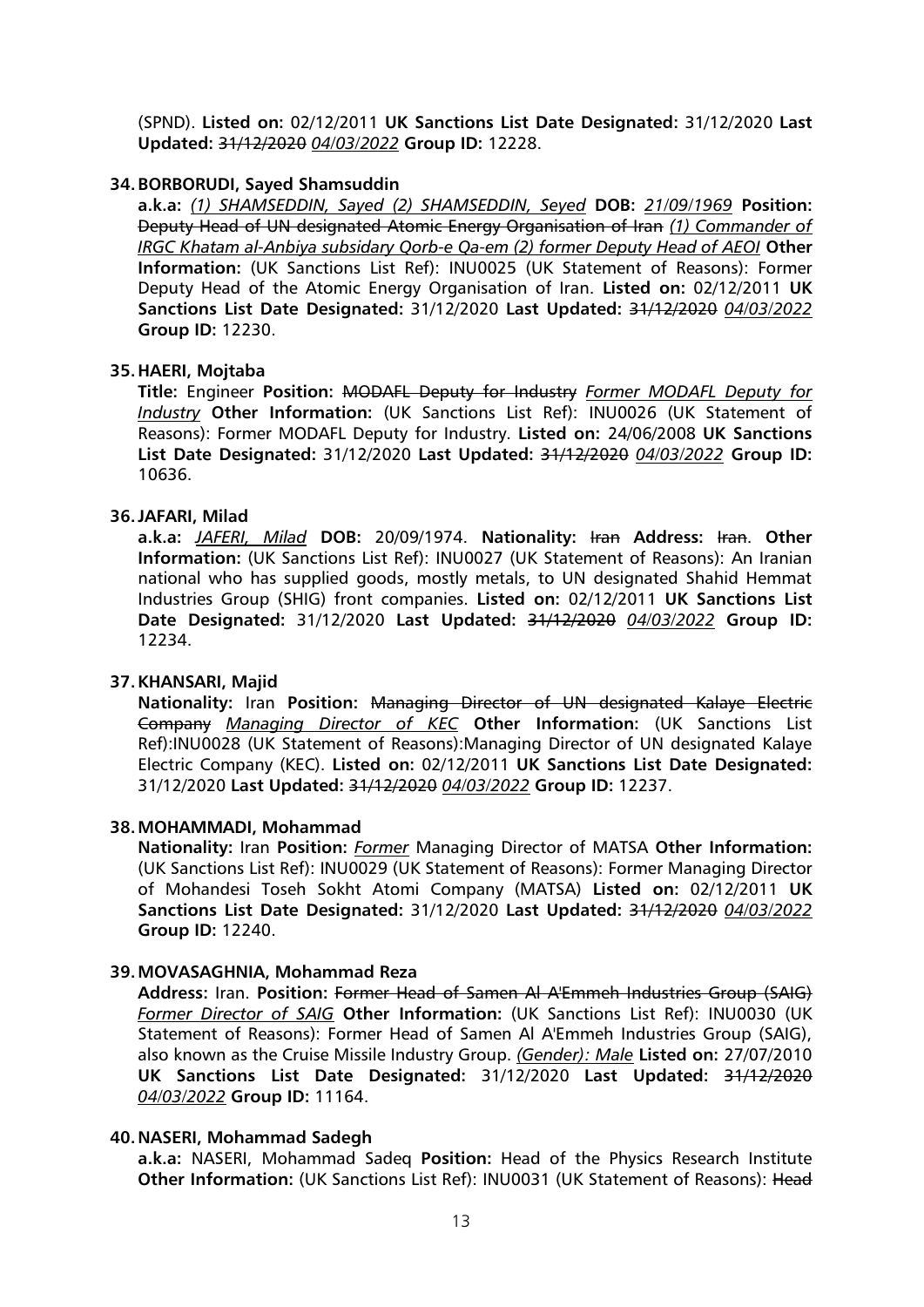of the Institute of Applied Physics *Head of the Physics Research Institute (formerly known as the Institute of Applied Physics)* (Gender):Male **Listed on:** 02/12/2011 **UK Sanctions List Date Designated:** 31/12/2020 **Last Updated:** 31/12/2020 *04/03/2022* **Group ID:** 12242.

## **41.SOLAT SANA, Abdollah**

**a.k.a:** (1) SOLAT SANNA (2) SOLATSANA (3) SOVLAT THANA (4) SOWLAT SENNA *(1) Solatsanna (2) SANNA, Solat (3) SENNA, Sowlat (4) THANA, Sovlat* **Other Information:** (UK Sanctions List Ref): INU0032 (UK Statement of Reasons):Known to have provided support to Iran's nuclear programme through senior roles held. (Gender): Male **Listed on:** 24/04/2007 **UK Sanctions List Date Designated:** 31/12/2020 **Last Updated:** 31/12/2020 *04/03/2022* **Group ID:** 9100.

## **42.KARIMIAN, Ali**

**Nationality:** Iran **Position:** *Managing Director* **Other Information:** (UK Sanctions List Ref): INU0035 (UK Statement of Reasons): An Iranian national known to have supplied goods to UN designated Shahid Hemmat Industries Group (SHIG) and Shahid Bakeri Industries Group (SBIG) (Gender): Male **Listed on:** 02/12/2011 **UK Sanctions List Date Designated:** 31/12/2020 **Last Updated:** 31/12/2020 *04/03/2022* **Group ID:** 12236.

## **43.QASEMI, Rostam**

## **Name (non-Latin script):** قاسمی رستم

**Title:** Brigadier General **DOB:** (1) 05/05/1964. (2) --/--/1961. **POB:** Sargh, Iran **a.k.a:** (1) GHASEMI, Rostam (2) GHASSEMI, Rostam (3) QASSEMI, Rostam **Position:** (1) Former Minister of Oil (2) Former Commander of Khatam al Anbiya Construction **Other Information:** (UK Sanctions List Ref): INU0036 (UK Statement of Reasons): Former Commander of Khatam al-Anbiya, *part of the IRGC, and provided support to the Ministry of Defence and Armed Forces Logistics of Iran as an adviser to the Minister of Defence.* (Gender): Male **Listed on:** 27/07/2010 **UK Sanctions List Date Designated:** 31/12/2020 **Last Updated:** 31/12/2020 *04/03/2022* **Group ID:** 11236.

## **44.RUDSARI, Mohammad Shafi'i**

**a.k.a:** (1) ROODSARI, Mohammad, Hossein, Shafiei (2) ROODSARI, Mohammad, Shafiei (3) ROODSARI, Mohammad, Shafi'i (4) RUDSARI, Mohammad, Hossein, Shafiei (5) RUDSARI, Mohammad, Shafiei **Position:** Former MODAFL Deputy for Coordination **Other Information:** (UK Sanctions List Ref): INU0012 (UK Statement of Reasons): Former MODAFL Deputy for Coordination (Gender): Male **Listed on:** 24/06/2008 **UK Sanctions List Date Designated:** 31/12/2020 **Last Updated:** 10/02/2022 *04/03/2022* **Group ID:** 10645.

## **Entities**

## **1. ANSAR BANK**

**a.k.a:** (1) Ansae Institute (2) Ansar al Mojahedin (3) Ansar al-Mojahedin No-Interest Loan Institute (4) Ansar Finance and Credit Fund (5) Ansar Financial and Credit Institute (6) Ansar Saving and Interest Free-Loans Fund (7) Bank Ansa*r* **Address:** Building No. 539, North Pasdaran Avenue, Tehran, Iran, 19575 497.**Other Information:** (UK Sanctions List Ref):INU0048 (UK Statement of Reasons):Bonyad Taavon Sepah created Ansar Bank to provide financial and credit services to IRGC personnel. Initially, Ansar Bank operated as a credit union and transitioned into a fully fledged bank in mid 2009, upon receiving a license from Iran's Central Bank. Ansar Bank, formerly known as Ansar al Mojahedin, provides financial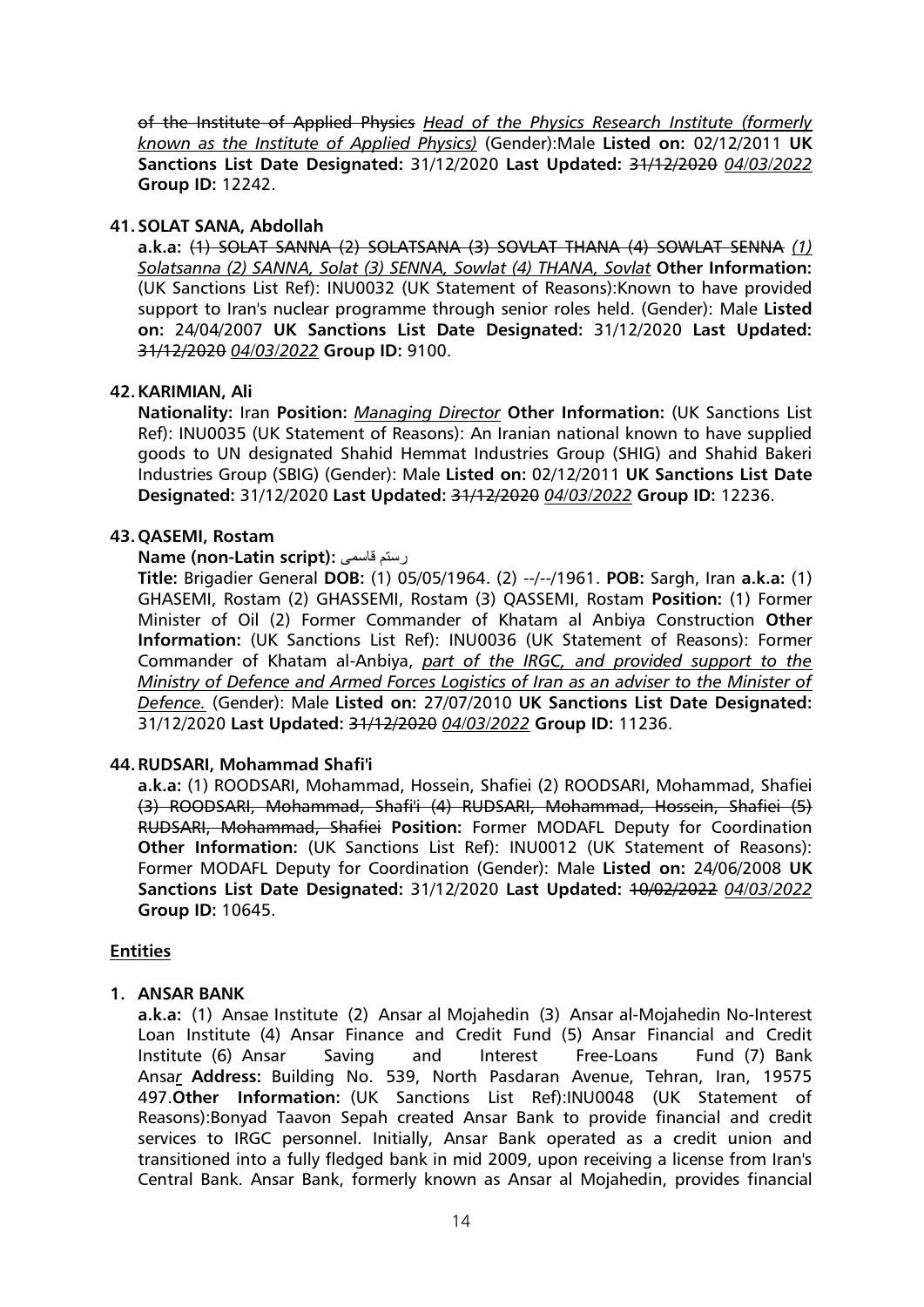services to the IRGC. IRGC members received their salaries through Ansar Bank. In addition, Ansar Bank provides special benefits to IRGC personnel, including reduced rates for home furnishings, free or reduced-cost healthcare. (Phone number): +98 2122815280 5. +982122810046 (fax) (Website): www.ansarbank.com (Email address): info@ansarbank.com. info@ansarbank.net (Type of entity): Banking (Subsidiaries): Established by Bonyad Taavon Sepah (aka IRGC Cooperative Foundation) **Listed on:** 24/05/2011 **UK Sanctions List Date Designated:** 31/12/2020 **Last Updated:** 31/12/2020 *04/03/2022* **Group ID:** 11581.

## **2. ARAS FARAYANDE**

**a.k.a:** Aras Farayande Sadra **Address:** Unit 12, No 35 Kooshesh Street, Tehran, Iran.**Other Information:** (UK Sanctions List Ref): INU0050 (UK Statement of Reasons):Involved in the procurement of specialist materials that have direct application in the Iranian nuclear programme. (Phone number): *(1)* +98 21 88 74 14 45 *(2) +98 (0)21 88 75 24 23* (Website): www.afscoltd.com (Email address): info@afscoltd.com **Listed on:** 24/05/2011 **UK Sanctions List Date Designated:** 31/12/2020 **Last Updated:** 31/12/2020 *04/03/2022* **Group ID:** 11537.

## **3. ARIA NIKAN**

**a.k.a:** (1) Aria Nikan Marine Industry (2) Pergas Aria Movalled **Address:** Suite 1, 59 Azadi Ali North Sohrevardi Avenue, Tehran, Iran, 1576935561. **Other Information:** (UK Sanctions List Ref):INU0053 (UK Statement of Reasons):Known to procure for designated Iran Centrifuge Technology Company (TESA). They have made efforts to procure designated materials which have applications in the Iranian nuclear programme. (Phone number): *(1)* +9821 8875 1749 *(2) +9827 8850 34 36* **Listed on:** 02/12/2011 **UK Sanctions List Date Designated:** 31/12/2020 **Last Updated:** 31/12/2020 *04/03/2022* **Group ID:** 12249.

## **4. ASHTIAN TABLO**

**a.k.a:** (1) Ashtian Tableau (2) Ashtian Tablo (P.J.S) (3) Ashtian Tablo Co. **Address:** (1) No. 3, Azadegan Blvd., Tehran, Iran.(2) No. 6, 2nd Floor, 5th Alley, Gandi Ave., Tehran, Iran, 15176.(3) No. 67, Ghods *M*irheydari St*.*, Jahan Ara St, Yoosefabad, *Yoosef Abad*, Tehran, Iran, 1438895381 *1238895381*. (4) No.67, Shahid Ghods Mir Heidari(27) Alley, Jahan Ara Ave., Yousef Abad, Tehran, Iran. **Other Information:** (UK Sanctions List Ref):INU0055 (UK Statement of Reasons):Involved in the production and supply of specialist electrical equipment and materials that have a direct application in the Iranian nuclear sector. (Phone number): *(1)* + 98 21 88331378 81. *(2)* +98 2188331378 (Website): www.ashtiantablo.com (Email address): m.ashtiani@ashtiantablo.com (Type of entity): Manufacturer **Listed on:** 24/05/2011 **UK Sanctions List Date Designated:** 31/12/2020 **Last Updated:** 25/03/2021 *04/03/2022* **Group ID:** 11548.

## **5. BALS ALMAN**

**Other Information:** (UK Sanctions List Ref): INU0056 (UK Statement of Reasons): A manufacturer of electrical equipment involved in the construction of the Fordow (Qom) Fuel Enrichment Plant. *A manufacturer of electrical equipment involved in the construction of the Forfow (Qom) facility built without being declared to IAEA*. **Listed on:** 24/05/2011 **UK Sanctions List Date Designated:** 31/12/2020 **Last Updated:** 31/12/2020 *04/03/2022* **Group ID:** 11549.

#### **6. BARGH AZARAKSH**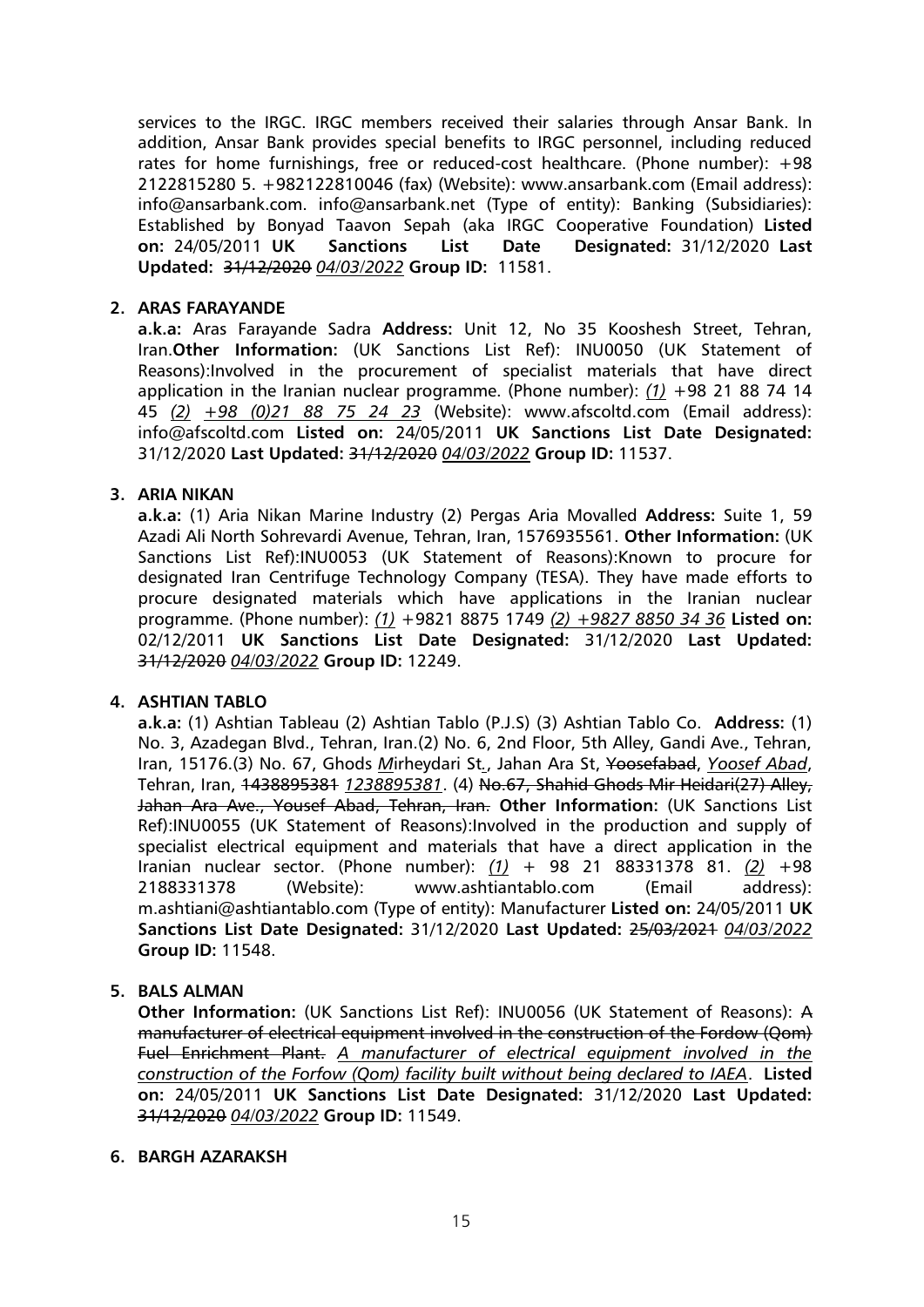**a.k.a:** Barghe Azerakhsh Sakht **Address:** No 599, Stage 3, Ata Al Malek Blvd, Emam Khomeini Street, Esfahan, Iran. **Other Information:** (UK Sanctions List Ref): INU0057 (UK Statement of Reasons): Company that has been contracted to work at the uranium enrichment sites at Natanz and Qom/Fordow on the electricity and piping works. It was in charge of designing, procuring and installing electrical control equipment at Natanz in 2010. *(Type of entity): Enterprise* **Listed on:** 02/12/2011 **UK Sanctions List Date Designated:** 31/12/2020 **Last Updated:** 31/12/2020 *04/03/2022* **Group ID:** 12250.

## **7. BONYAD TAAVON SEPAH**

#### **بنیاد تعاون سپاه پاسداران انقالب اسالمی :(script Latin-non (Name**

**a.k.a:** (1) Bonyad-e Ta'avon-Sepah (2) IRGC Cooperative Foundation (3) Sepah Cooperative Foundation *(4) Bonyad-e Ta'avon-e Sepah (5) Bonyad Taavon (6) Cooperative Foundation of the Revolutionary Guards* **Address:** Niayes Highway, Seoul Street, Tehran, Iran. **Other Information:** (UK Sanctions List Ref): INU0059 (UK Statement of Reasons): Bonyad Taavon Sepah, also known as the IRGC Cooperative Foundation, was formed by the commanders of the IRGC to structure the IRGC's investments. It is controlled by the IRGC. Bonyad Taavon Sepah's Board of Trustees is composed of nine members, of whom eight are IRGC members. These officers include the IRGC's Commander in Chief, who is the Chairman of the Board of Trustees, the Supreme Leader's representative to the IRGC, the Basij Commander, the IRGC Ground Forces Commander, the IRGC Air Force Commander, the IRGC Navy Commander, the head of the IRGC Information Security Organisation, a senior IRGC officer from the Armed Forces general staff and a senior IRGC officer from MODAFL. (Type of entity): Foundation (Subsidiaries): Ansar Bank. Mehr Bank **Listed on:** 24/05/2011 **UK Sanctions List Date Designated:** 31/12/2020 **Last Updated:** 31/12/2020 *04/03/2022* **Group ID:** 11580.

#### **8. TECHNOLOGY COOPERATION OFFICE (TCO) OF THE IRANIAN PRESIDENT'S OFFICE** *CENTRE FOR INNOVATION AND TECHNOLOGY COOPERATION*

**a.k.a:** (1) Center For Innovation and Technology (CITC) (2) Centre for Innovation and Technology Cooperation (3) CITC (4) Office of Scientific and Industrial Studies (5) OSIS (6) TCO (7) TCO of the Islamic Republic of Iran (8) Technology Cooperation Office (TCO) of I.R of Iran Presidency (9) Technology Cooperation Office of the Iranian President's Office (10) Technology Cooperation Office of the Presidency (TCO) **Address:** (1) Tehran, Iran.(2) <del>CTIC</del> No 7 East Avesta Rd, Sheykh Bahaie Street, Sheykh Bahaie Sq, Tehran, Iran, 1995859611.**Other Information:** (UK Sanctions List Ref):INU0124 (UK Statement of Reasons):Has undertaken procurement in support of Iran's nuclear and missile programmes (Phone number):(1) +98 21 44667322 (2) +98 21 44667323 (Website):(1) www.citc.ir (2) www.tco.ac.ir (3) www.tco.gov.ir (4) www.tco.ir (Email address):tco@tco.ac.ir (Type of entity):Government Ministry **Listed on:** 27/07/2010 **UK Sanctions List Date Designated:** 31/12/2020 **Last Updated:** 10/02/2022 *04/03/2022* **Group ID:** 11221.

## **9. SHAKHESE BEHBUD SANAT**

**a.k.a:** (1) Indicator of Improvement of Industry Company *Saman Nur Gosil* (2) Shakhes Behbood Sanaat **Address:** Roshan Dasht Road, kilometer 20, Isfahan, Iran. **Other Information:** (UK Sanctions List Ref):INU0113 (UK Statement of Reasons):Involved in the production of equipment and parts for the nuclear fuel cycle. **Listed on:** 27/07/2010 **UK Sanctions List Date Designated:** 31/12/2020 **Last Updated:** 10/02/2022 *04/03/2022* **Group ID:** 11220.

#### **10.SIMATEC DEVELOPMENT COMPANY**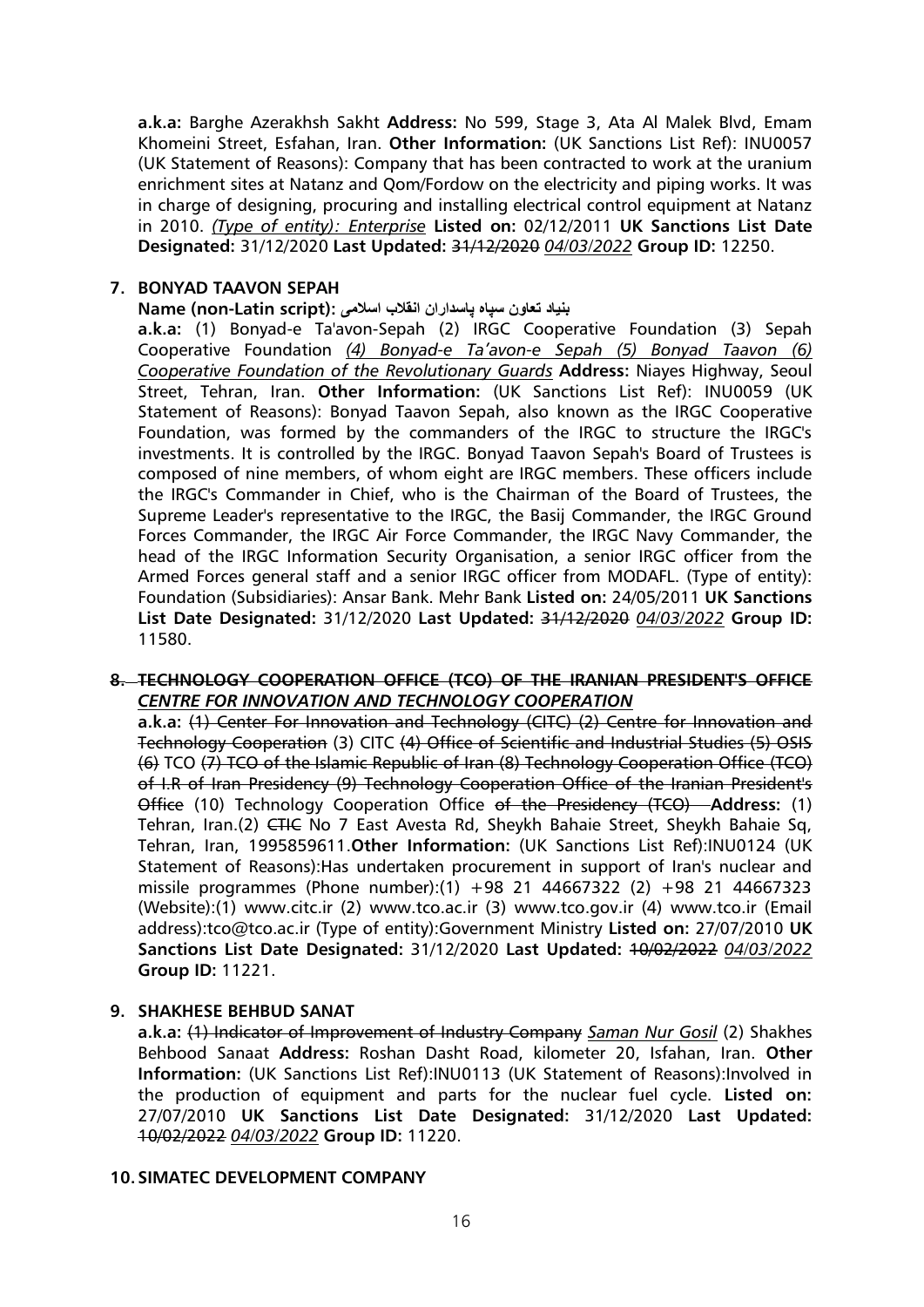**a.k.a:** *(1)* Simatic *(2) Compania de dezvoltare Simatec* **Address:** Tehran, Iran. **Other Information:** (UK Sanctions List Ref): INU0117 (UK Statement of Reasons): Simatec Development Company has procured frequency inverters used to power uranium enrichment centrigues for UN designated Kalaye Electric Company (KEC). **Listed on:** 24/12/2012 **UK Sanctions List Date Designated:** 31/12/2020 **Last Updated:** 31/12/2020 *04/03/2022* **Group ID:** 12819.

## **11.STEP STANDART TEKNIK PARCA SAN VE TIC A.S.**

**a.k.a:** (1) SSTP (2) Standard Technical Component Industry and Trade Company (3) Standart Teknik Parca San Ve Tic A.S. (4) Standart Teknik Parca San. Ve Ticaret A.S. (5) Stap Standart Tek Par San Tic AS (6) Step A.S. (7) Step AS (8) Step Company (9) Step Corporation (10) Step Istanbul/Standart Teknik Parca San. Ve Tic. A.S. (11) Step S.A (12) Step S.A. (13) Step Standard Technical Components Industry and Trading Corporation (14) Step Standart Teknik Parca San Ve Tic As (15) Step Standart Teknik Parca San. Tic. AS (non-Latin script: Step Standart Teknik Parça San. Tic. AS) (16) STEP Standart Teknik Parca San. ve Tic. A.S. (17) Step Standart Teknik Parca Sanayi ve Ticaret (18) Step Standart Teknik Parca Sanayi Ve Ticaret A.S. (19) Step Standart Teknyk Parca San. Ve Tyc. A.S. **Address:** (1) 109 Sk. (Futuhat Sk.), A 13 Blok No 2 4 6, Turkey.(2) Argentine Square, Alvand Street, No. 39, Tehran (Tehran Office, Fasteners Branch), Iran.(3) Bahariye Cad., No. 44, K6, Kadikoy, Istanbul, Turkey.(4) Bessan Sit A Bl N 4, Dudullu, Istanbul, Turkey.(5) DES Industrial Complex, A13 Block No. 4, Yukari Dudullu, Istanbul, Turkey.(6) DES San. Sitesi, A13 Blok No. 4, Y. Dudullu, Istanbul, Turkey, 81260.(7) Umraniye, Istanbul, Turkey. *(1) 79/2 Tuzla, Istanbul, Turkey, 34940. (2) DES Industrial Complex, A13 Block 4, Yukari Dudullu, Istanbul, Turkey. (3) No. 44, Bahariye Cad., K6, Kadikoy, Istanbul, Turkey. (4) Argentine Square, Alvand Street, No.39, Tehran*. **Other Information:** (UK Sanctions List Ref):INU0118 (UK Statement of Reasons):A company run by Milad Jafari, who has supplied goods, mostly metals, to UN designated Shahid Hemmat Industrial Group (SHIG) through front companies. (Phone number): *(1)* +90 216 3646944 *(2)* +90 216 3646945 *(3)* +90 216 3646946 *(4)* +98 21 8795103 *(5)* +98 21 8798978 (Email address): *(1)* info@stepfasteners.com *(2)* miladjafari@ekolay.net *(3)* purchase@stepfasteners.com *(4)* sales@stepfasteners.com *(Type of Entity): Import/Export* **Listed on:** 02/12/2011 **UK Sanctions List Date Designated:** 31/12/2020 **Last Updated:** 15/03/2021 *04/03/2022* **Group ID:** 12268.

## **12.SUN MIDDLE EAST FZ COMPANY**

**a.k.a:** (1) Sun Middle East (2) Sun Middle East (F Z Co) (3) Sun Middle East FZCO **Address:** Office No LB16216, P.O. Box 61278, Dubai, United Arab Emirates. **Other Information:** (UK Sanctions List Ref):INU0119 (UK Statement of Reasons):A company that has procured sensitive goods for entities directly involved in Iran's restricted weapons related activities. *(Phone number): +971-4--8810345 (Email address): sunmiddleeastfzco@yahoo.com* **Listed on:** 24/05/2011 **UK Sanctions List Date Designated:** 31/12/2020 **Last Updated:** 25/03/2021 *04/03/2022* **Group ID:** 11546.

#### **13.SURENA**

**a.k.a:** (1) Sakhd Va Rah-An-Da-Zi (2) Surena Co. (3) Surena Company (4) The Construction and Commissioning of Nuclear Power Plants Company *Address: PO Box 1516913813, 4 East 37th Alley, Alvand Street, Argentina Sq. Tehran, Iran* **Other Information:** (UK Sanctions List Ref): INU0120 (UK Statement of Reasons): Company for constructing and commissioning of nuclear power plants. (Phone number): +021 88205095 99 (Website):info@surena gc.com (Email address): www.surena gc.com **Listed on:** 02/12/2011 **UK Sanctions List Date Designated:** 31/12/2020 **Last Updated:** 31/12/2020 *04/03/2022* **Group ID:** 12269.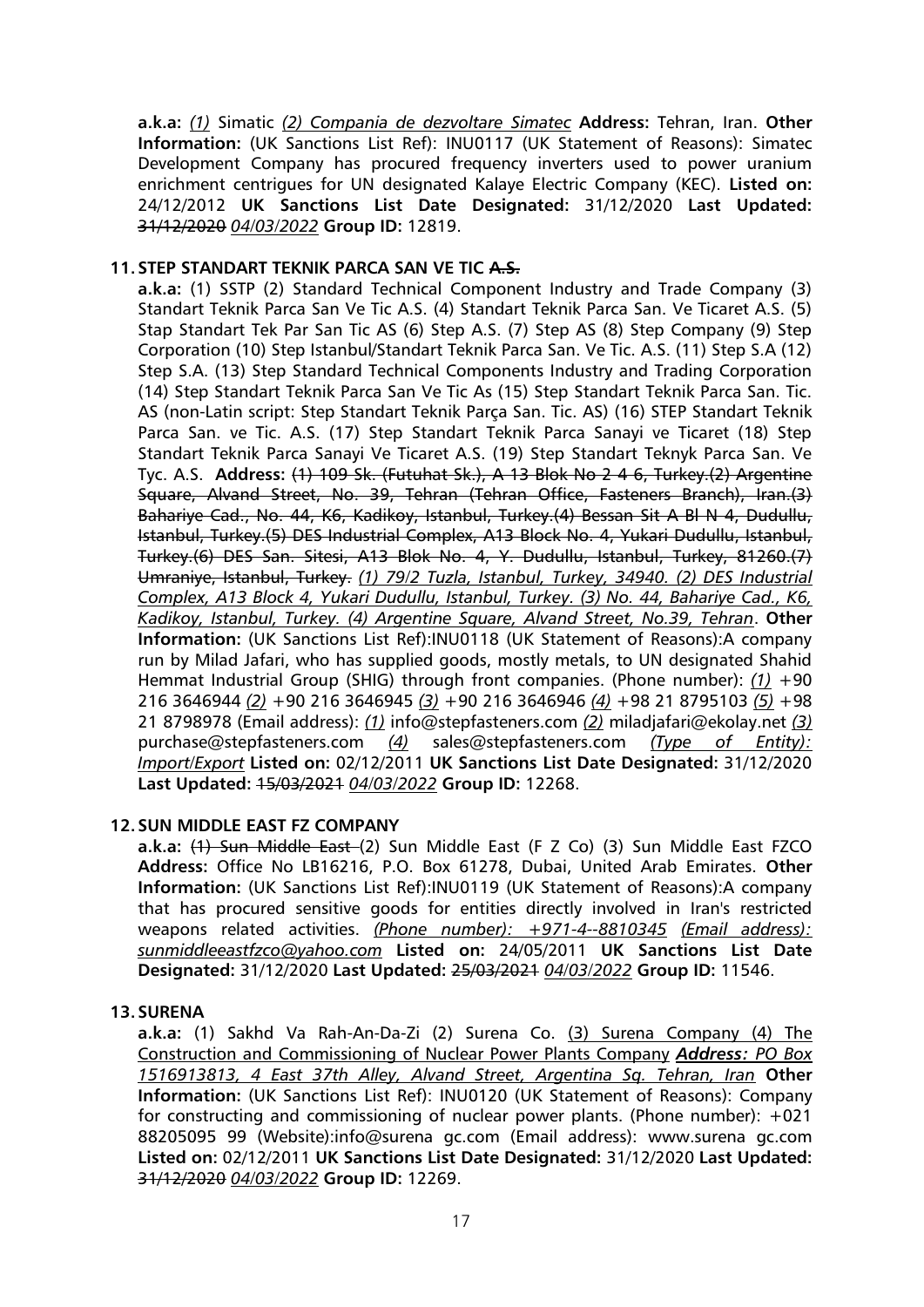## **14. TAGHTIRAN**

**a.k.a:** (1) Taghtiran Co. (2) Taghtiran Kashan (3) Taghtiran Kashan Company (4) Taghtiran P.J.S Kashan *(5) Taghtiran Kashan Co.* **Address:** (1) 3, 2nd St., Assad Abadi Ave., Vali Asr Ave., Tehran, Iran, 14316. (2) Flat 3, no. 3, 2nd St., asad Abadi Ave., Tehran, Iran, 14316.(3) G.T.B. Complex, 44th Km. of Kashan Delijan Rd., Kashan, Iran. (4) Km 44 Kashan Delijan Rd., Kashan, Iran.(5) Km 44th of Delijan Rd., Kashan, Iran, 87135. (6) No. 3, 2nd St., Yousefabad Forked Rd., Vali e Asr Ave., Tehran, Iran, 14316. (7) P.O. Box 87135/1987, Kashan, Iran. (8) Unit 2, No. 3, 2nd Alley, Asad Abadi St., Vali e asr St., Tehran, Iran, 14316.**Other Information:** (UK Sanctions List Ref):INU0122 (UK Statement of Reasons):Engineering firm that has procured equipment for Iran's heavy water research reactor (Phone number): *(1)* +98 21 88957487 *(2)* +98 21 88965964 *(3)* +98 21 8957487 *(4)* +98 21 8965964 *(5)* +98 21 8968587 *(6)* +98 3623362185 *(7)* +98 3623362186 *(8)* +98 866 4362185 (Website): *(1)* www.farhang gostar.net/gtb *(2)* www.gtbir.com *(3)* www.taghtiran.ir (Email address): *(1)* gtb@farhanggostar.net *(2)* hnourib@yahoo.com *(3)* office@taghtiran.ir *(4)* taghtiran@gtbir.com **Listed on:** 24/05/2011 **UK Sanctions List Date Designated:** 31/12/2020 **Last Updated:** 31/12/2020 *04/03/2022* **Group ID:** 11559.

#### **15. TURBINE ENGINEERING MANUFACTURING (TEM)**

**a.k.a:** T.E.M Co. *(1) TEM (2) TEM Co.* **Address:** Shishesh Mina Street, Karaj Special Road, Tehran, Iran.**Other Information:** (UK Sanctions List Ref):INU0127 (UK Statement of Reasons):Used as a front company by Iran Aircraft Industries (IACI) for covert procurement activities *(Type of Entity): Nuclear/Military* **Listed on:** 24/01/2012 **UK Sanctions List Date Designated:** 31/12/2020 **Last Updated:** 31/12/2020 *04/03/2022* **Group ID:** 12491.

#### **16.YARSANAT**

**a.k.a:** (1) Yar Sanat (2) Yarestan vacuumi (3) YARSANAT CO. *(4) YAR SANAT CO.* **Address:** (1) 139, Hoveyzeh St., Tehran, Iran, 15337. (2) Zardosht St, Opposite Mehr Hospital, Bldg No. 101, 3rd Floor, Tehran, Iran, 14157. *(3) No.101, West Zartoshy St., Tehran (14157), Iran.* **Other Information:** (UK Sanctions List Ref):INU0129 (UK Statement of Reasons):Procurement company involved in purchasing equipment with an application in the Iranian nuclear programme. (Phone number): +98 21 885009358. +98 21 88500939. +98 21 8954876. +98 21 8956494. +98 21 8969211 (Email address):yarsanat@mail.dci.co.ir. yarsanat@yahoo.com **Listed on:** 02/12/2011 **UK Sanctions List Date Designated:** 31/12/2020 **Last Updated:** 31/12/2020 *04/03/2022* **Group ID:** 12273.

#### **17.YASA PART**

**a.k.a:** (1) Arfa Paint Company (2) Arfeh Company (3) Hosseini Nejad Trading Co. (4) Iran Saffron Company (5) Shetab G. (6) Shetab Gaman (7) Shetab Trading (8) Y.A.S. Co. Ltd (9) Yasa Part Co. **Address:** (1) West Lavasani, Tehran, Iran, 9821. (2) Sa'adat Abaad, Shahrdari Sq. Sarv Building, 9th Floor, Unit 5, Tehran, Iran. *(3) No.17, Balooch Alley, Vaezi St, Shariati Ave., Tehran, Iran* **Other Information:** (UK Sanctions List Ref):INU0130 (UK Statement of Reasons):A company that has procured materials for Iran's nuclear programme. (Phone number): *(1)* +98 21 2219141 *(2)* +98 21 22242625 (Email address): H8032298@aul.ac.ir **Listed on:** 27/07/2010 **UK Sanctions List Date Designated:** 31/12/2020 **Last Updated:** 31/12/2020 *04/03/2022* **Group ID:** 11222.

#### **18.MARINE INDUSTRIES**